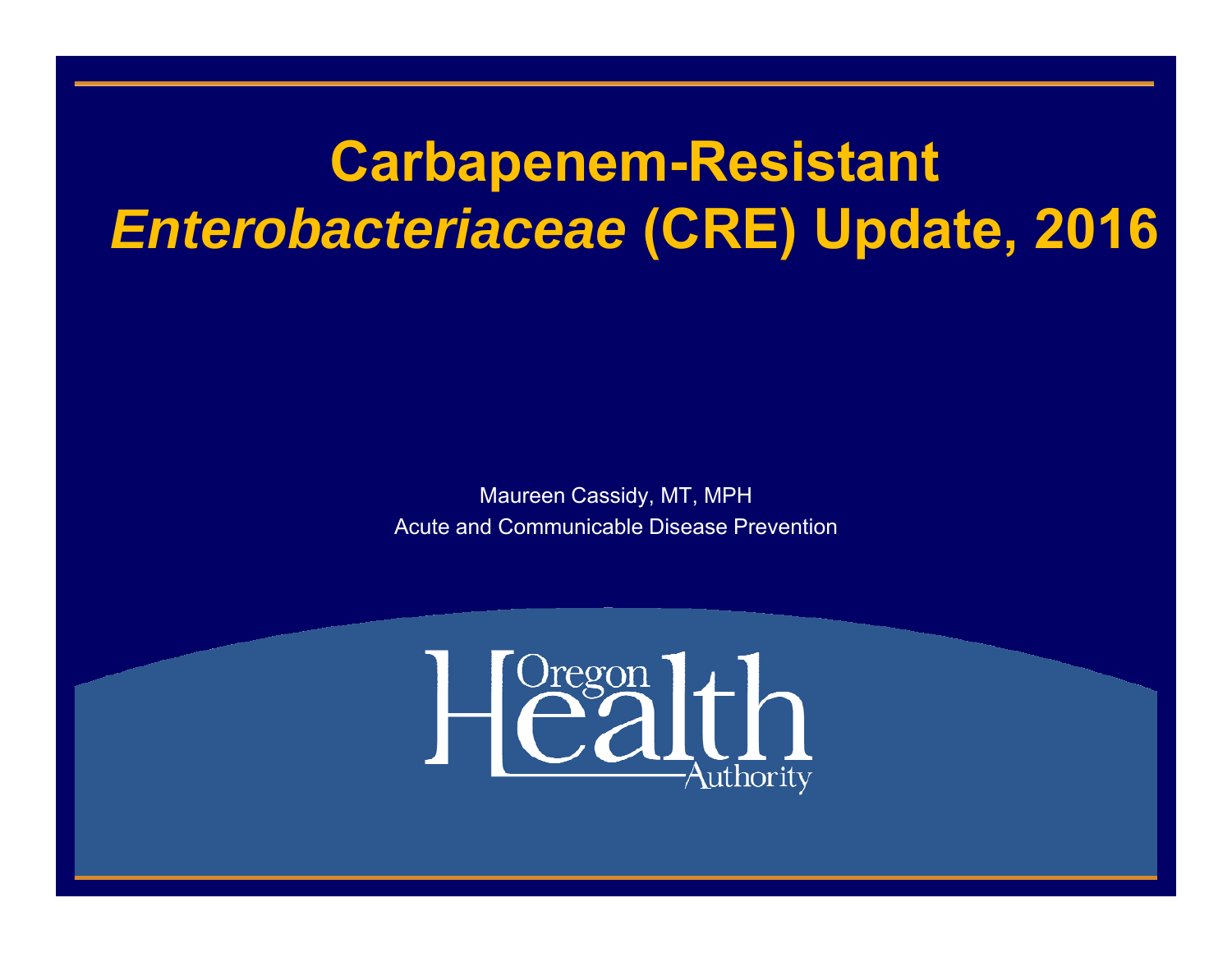# **Objectives**

- •Explain the 2 mechanisms of resistance
- •Discuss case definitions
- Review Data
- Review laboratory testing and isolate submission
- • Local Health CRE follow up in various settings
- Additional surveillance

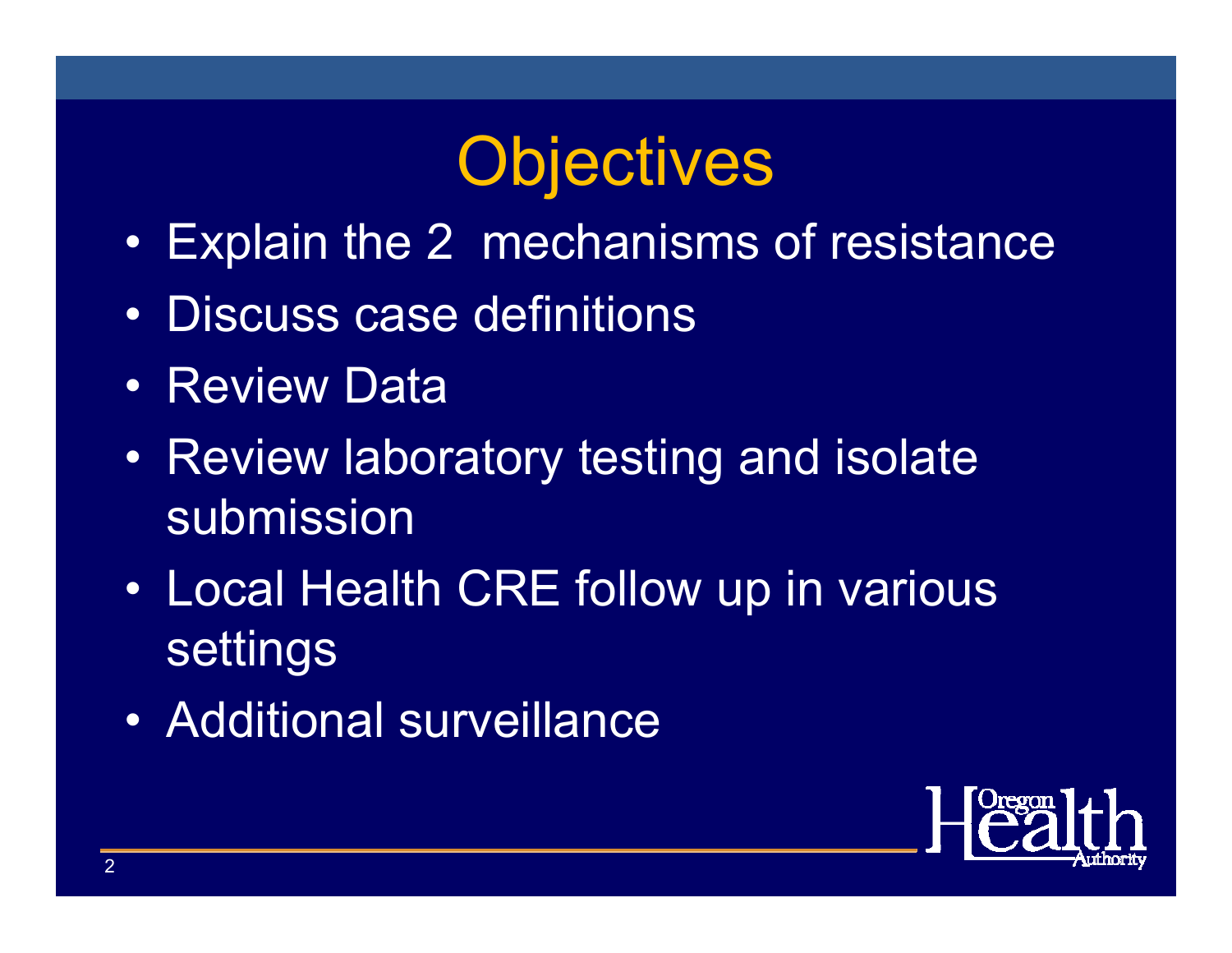# CRE Review

- Enterobacteriaceae Gram negative bacilli of the gastrointestinal tract
	-

• Carbapenems – class of β-lactam antibiotics with a broad spectrum of antibacterial activity

– Considered antibiotics of last resort

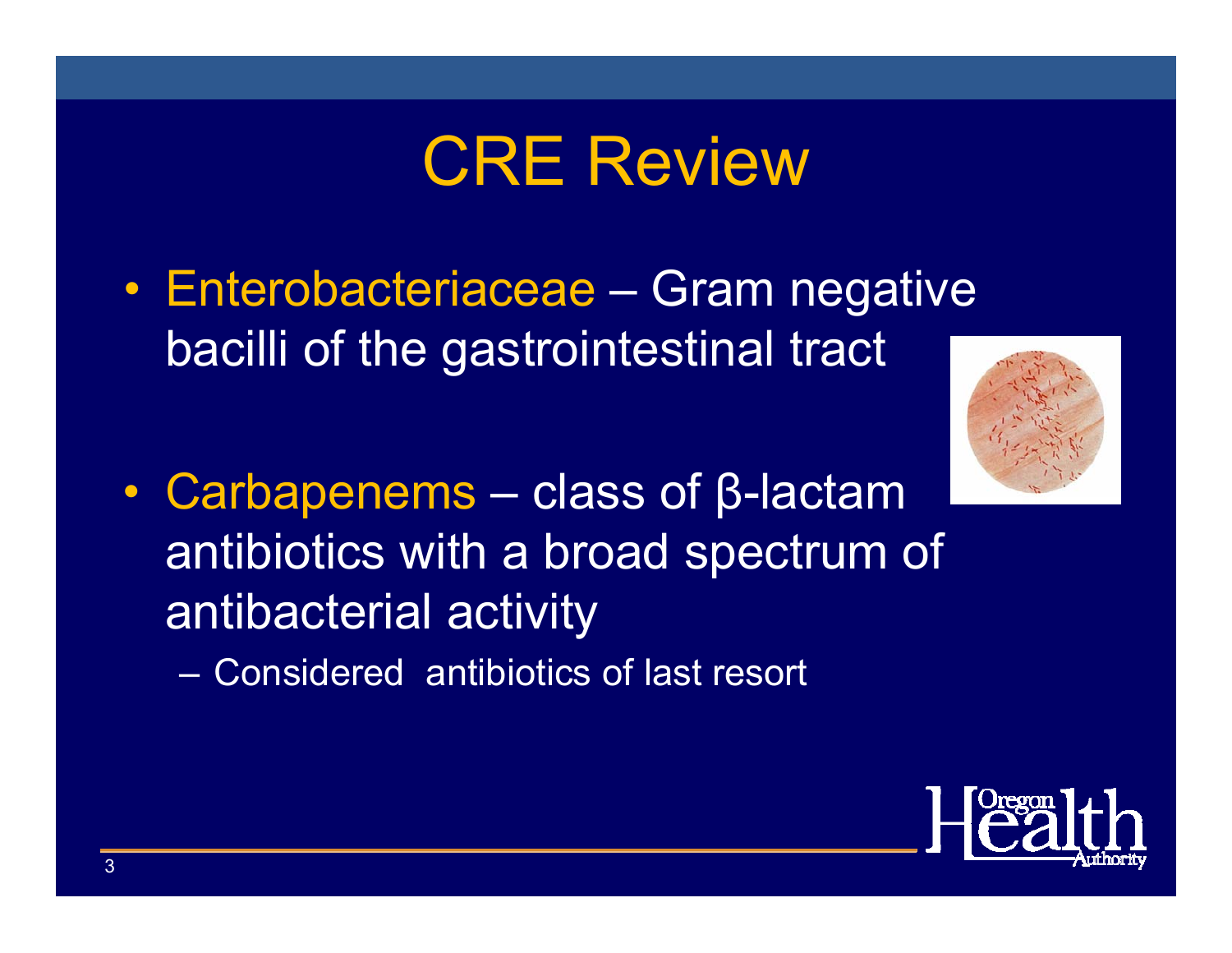### Categories of Resistance Non-carbapenemase

- • Multiple mechanisms - typically ESBL or AmpC
- $\bullet$ Decreased cell wall permeability (porins)
- $\bullet$ Epidemiology: Stable incidence ~ 20 years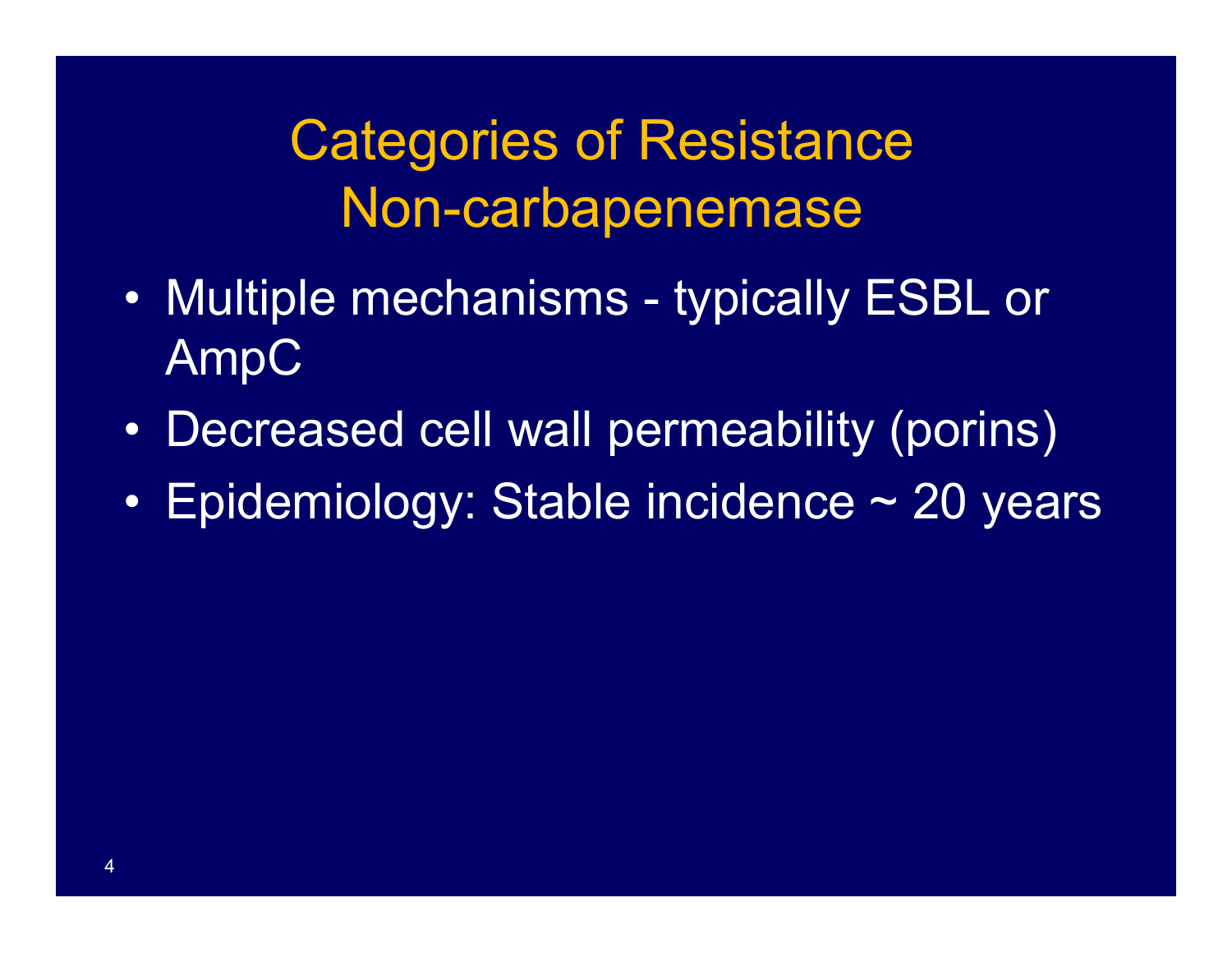# Categories of Resistance Carbapenemases – Most Concerning

#### CP-CRE



- •Spread to other bacteria via plasmids
- •Directly inactivate carbapenems
- •Responsible for rapid global spread
- Increased morbidity and mortality

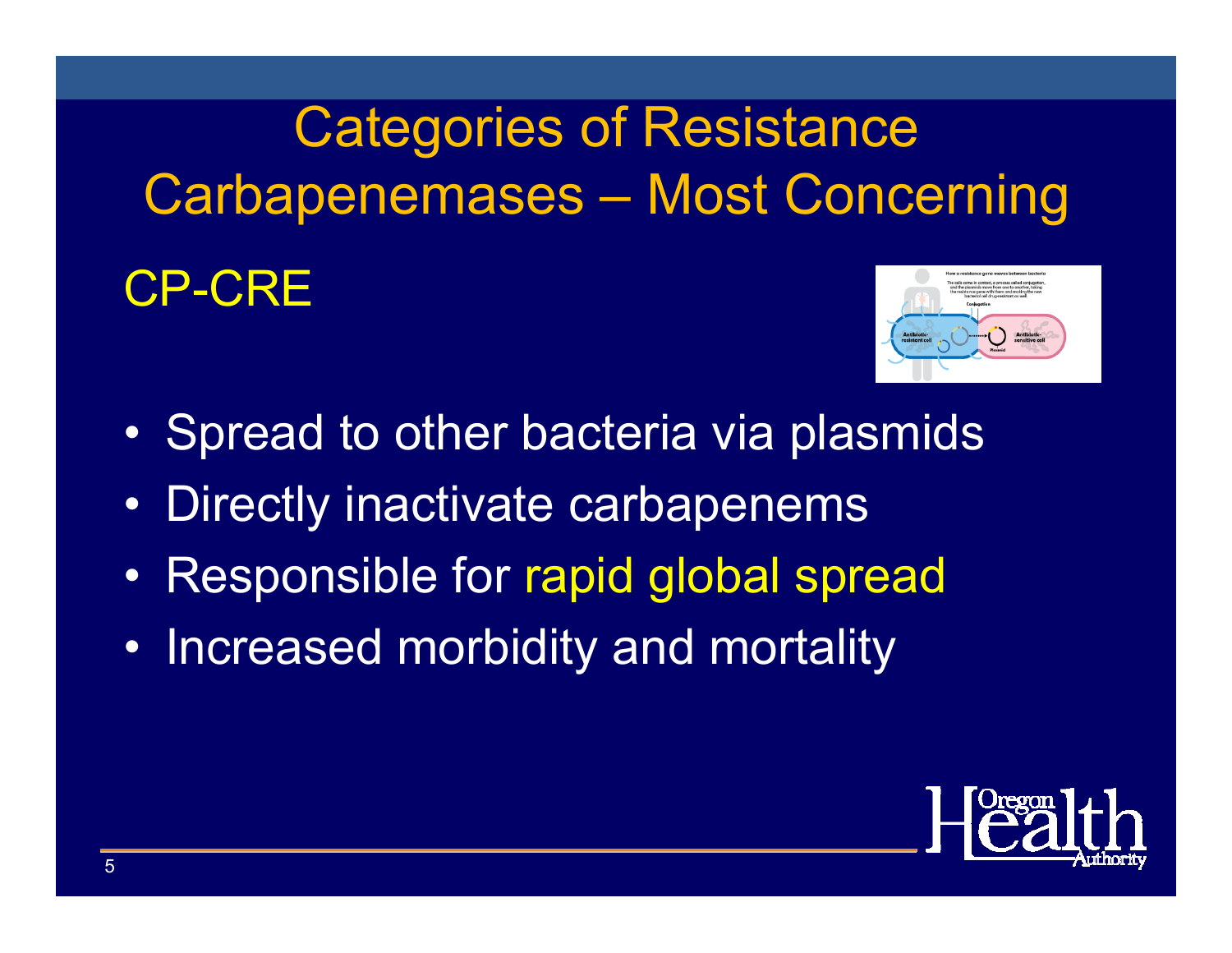# Categories of Resistance Carbapenemases – Most Concerning

#### CP-CRE

• Plasmid-mediated enzymes



- *Klebsiella pneumoniae* carbapenemase (**KPC** )
- New Delhi metallo-β-lactamase (**NDM** )
- Verona integron encoded metallo-β-lactamase (**VIM** )
- Imipenemase metallo-β-lactamase (**IMP** )
- Oxacillinase 48 (**OXA-48** )

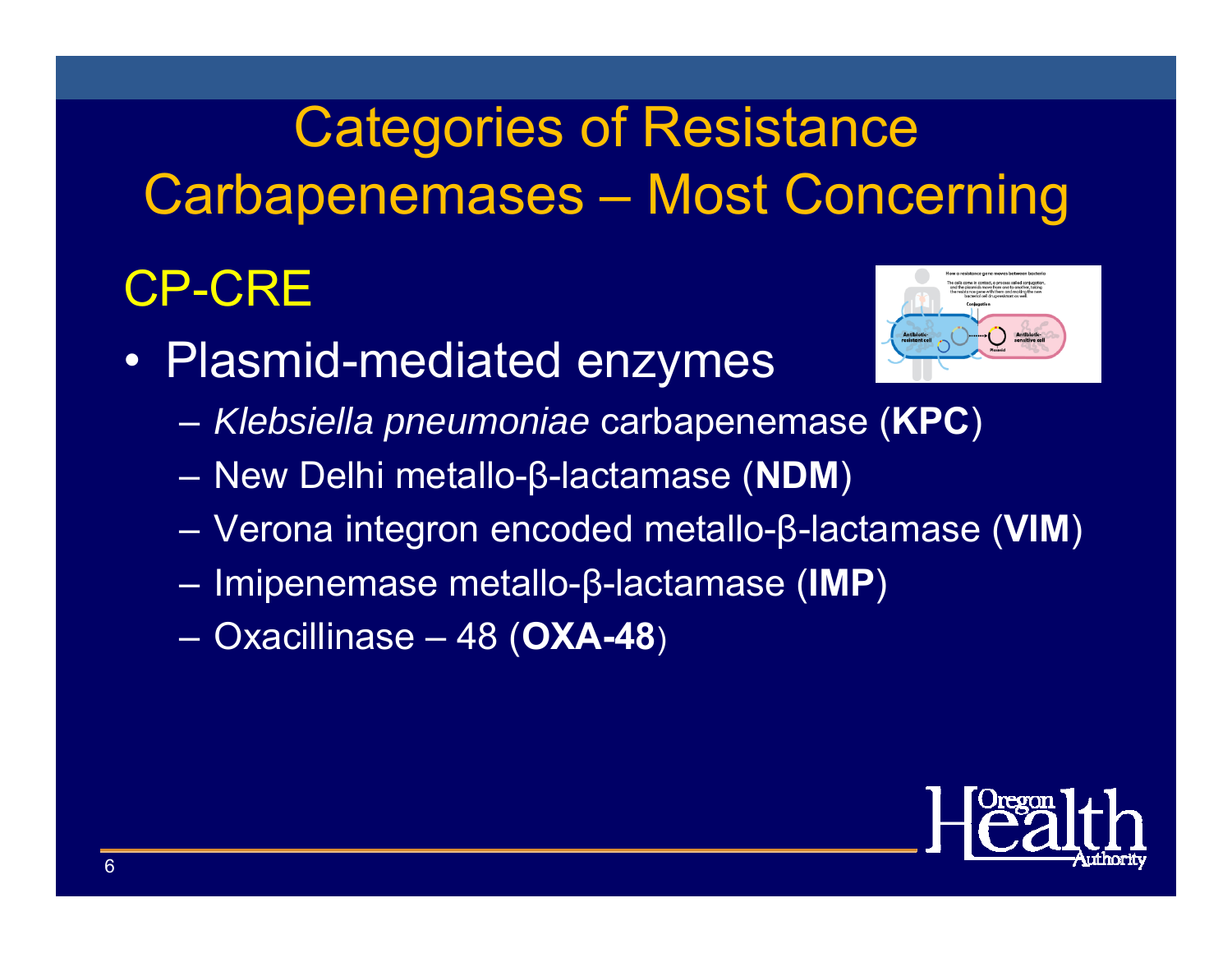### Current CRE Surveillance Definition

- 1. Resistance to doripenem, ertapenem, imipenem, or meropenem using the current CLSI breakpoints
- 2. OR positive for a carbapenemase (PCR)
- 3. OR positive by a phenotypic test (Modified Hodge if *E. coli* or *Klebsiella sp*., or Carba NP on any *Enterobacteriaceae)*

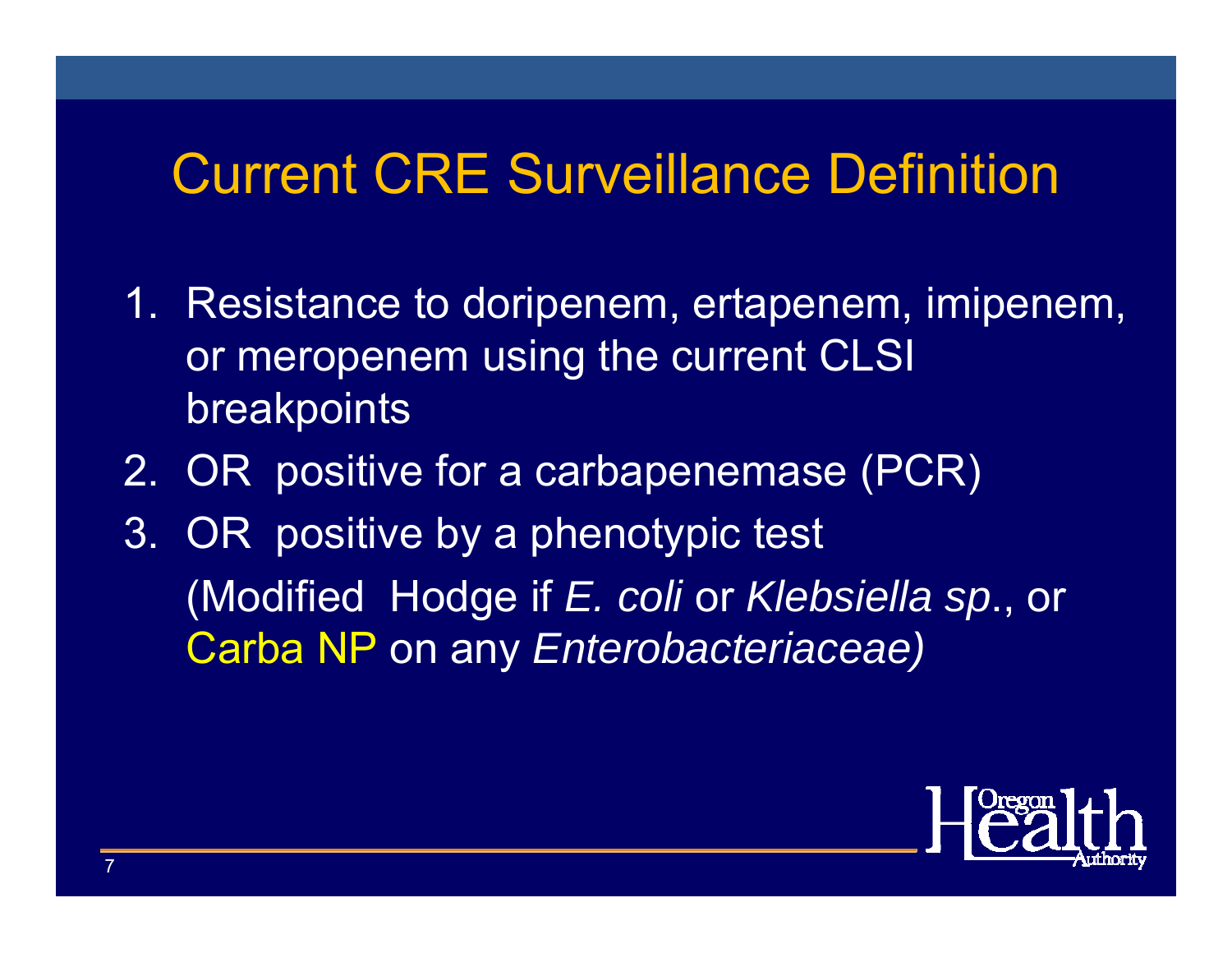## **Clinical and Laboratory Standards Institute Information**

|                    |                                        | <b>Current MIC Breakpoints (µg/mL)</b> |                  |  |  |  |  |
|--------------------|----------------------------------------|----------------------------------------|------------------|--|--|--|--|
|                    | <b>MIC Interpretation</b> <sub>2</sub> |                                        |                  |  |  |  |  |
| <b>Carbapenems</b> | Susceptible                            | Intermediate                           | <b>Resistant</b> |  |  |  |  |
| <b>Doripenem</b>   | ≤1                                     | 2                                      | ≧4               |  |  |  |  |
| <b>Ertapenem</b>   | $≤0.5$                                 |                                        | $\geq$ 2         |  |  |  |  |
| <b>Imipenem</b>    | ≤1                                     | 2                                      | $\geq 4$         |  |  |  |  |
| <b>Meropenem</b>   | ≤1                                     | $\overline{2}$                         | ≥4               |  |  |  |  |

**1MIC = minimum inhibitory concentration**

**2CLSI. Performance Standards for Antimicrobial Susceptibility Testing Twenty-Fifth Informational Supplement CLSI document M100-S25, Wayne, PA: Clinical and Laboratory Standards Institute: January 2015.**

|                    | <b>Current Disk Diffusion Zone Diameters (mm)3</b> |              |                  |  |  |  |  |
|--------------------|----------------------------------------------------|--------------|------------------|--|--|--|--|
|                    | Zone Size Interpretation <sub>2</sub>              |              |                  |  |  |  |  |
| <b>Carbapenems</b> | Susceptible                                        | Intermediate | <b>Resistant</b> |  |  |  |  |
| <b>Doripenem</b>   | $\geq$ 23                                          | $20 - 22$    | $\leq 19$        |  |  |  |  |
| <b>Ertapenem</b>   | $\geq$ 22                                          | $20 - 21$    | $≤18$            |  |  |  |  |
| <b>Imipenem</b>    | $\geq$ 23                                          | $20 - 21$    | ≤18              |  |  |  |  |
| <b>Meropenem</b>   | $\geq$ 23                                          | $20 - 21$    | ≤18              |  |  |  |  |

**3mm = millimeters**

**2CLSI. Performance Standards for Antimicrobial Susceptibility Testing Twenty-Fifth Informational Supplement**

**CLSI document M100-S25, Wayne, PA: Clinical and Laboratory Standards Institute: January 2015.**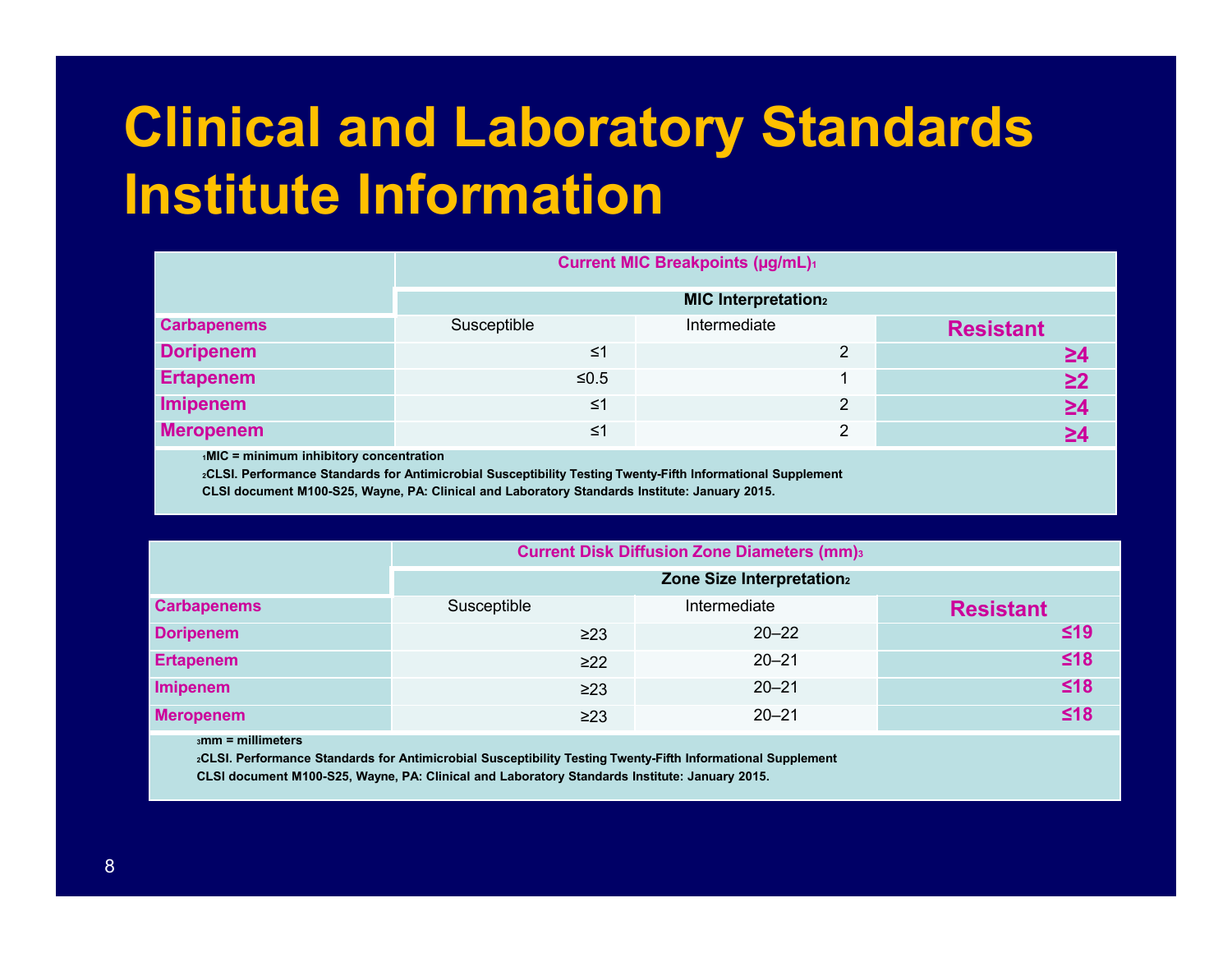### **Oregon's CRE Definition Changes**

- Evolution/Rationale
	- $\mathcal{L}_{\mathcal{A}}$  **2013: NS to all carbapenems + R to ANY 3rd gen ceph**
		- **Too nonspecific**
	- $\mathcal{L}_{\mathcal{A}}$  **2014: NS to mero/imi/dori only + R to ALL 3rd gen ceph**
		- **Too insensitive (CDC CREDS study data)**
	- $\mathcal{L}_{\mathcal{A}}$  **July, 2015: R to any carbapenem** 
		- **Simpler, align with CDC/CSTE**

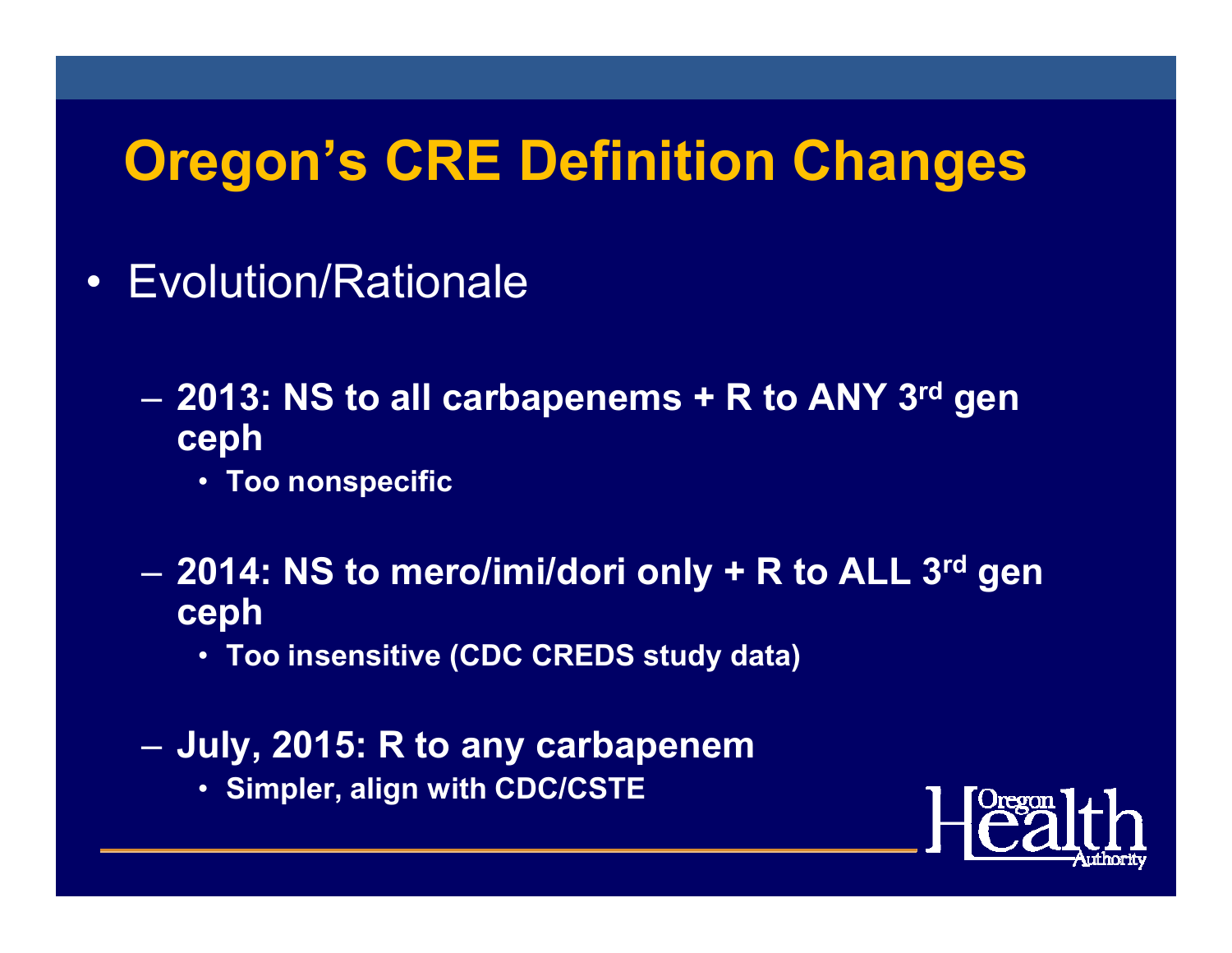# **2016 CRE Epidemiology - US**

| <b>Carbapenemase</b>                                           | 1 <sup>st</sup> Report<br>Worldwide | 1 <sup>st</sup> Report<br><b>US</b>                       | <b>Current US</b><br><b>Epidemiology</b>                                     |
|----------------------------------------------------------------|-------------------------------------|-----------------------------------------------------------|------------------------------------------------------------------------------|
| <b>KPC</b><br>(Klebsiella<br>pneumoniae<br>carbapenemase)      | 2001<br><b>North</b><br>Carolina    | 2001<br><b>North Carolina</b>                             | <b>Most common</b><br>$(-10\% \text{ of Klebsiella spp.})$<br>in NHSN, 2013) |
| <b>NDM</b><br>(New Delhi metallo-β-<br>lactamase)              | 2009<br>Sweden<br>(India)           | 2010<br>Traveler (India)                                  | <b>Uncommon</b><br>n=157 (CDC, April,<br>2016)                               |
| <b>OXA-48</b><br>(Oxacillinase-48)                             | 2004<br>Turkey                      | 2012<br><b>SMART</b><br>surveillance,<br>unknown location | <b>Less common than</b><br><b>NDM</b><br>n=61 (CDC, April, 2016)             |
| <b>IMP</b><br>(Imipenemase)<br>$metallo$ - $\beta$ -lactamase) | 1994<br>Japan                       | 2011<br>California (NICU)                                 | Rare<br>n=17 (CDC, April, 2016)                                              |
| <b>VIM</b><br>(Verona integron<br>encoded metallo-β-           | 2002/2003<br>Greece,<br>Korea.      | 2010<br>Traveler (Greece)                                 | Rare $n=10$<br>(CDC, April, 2016)                                            |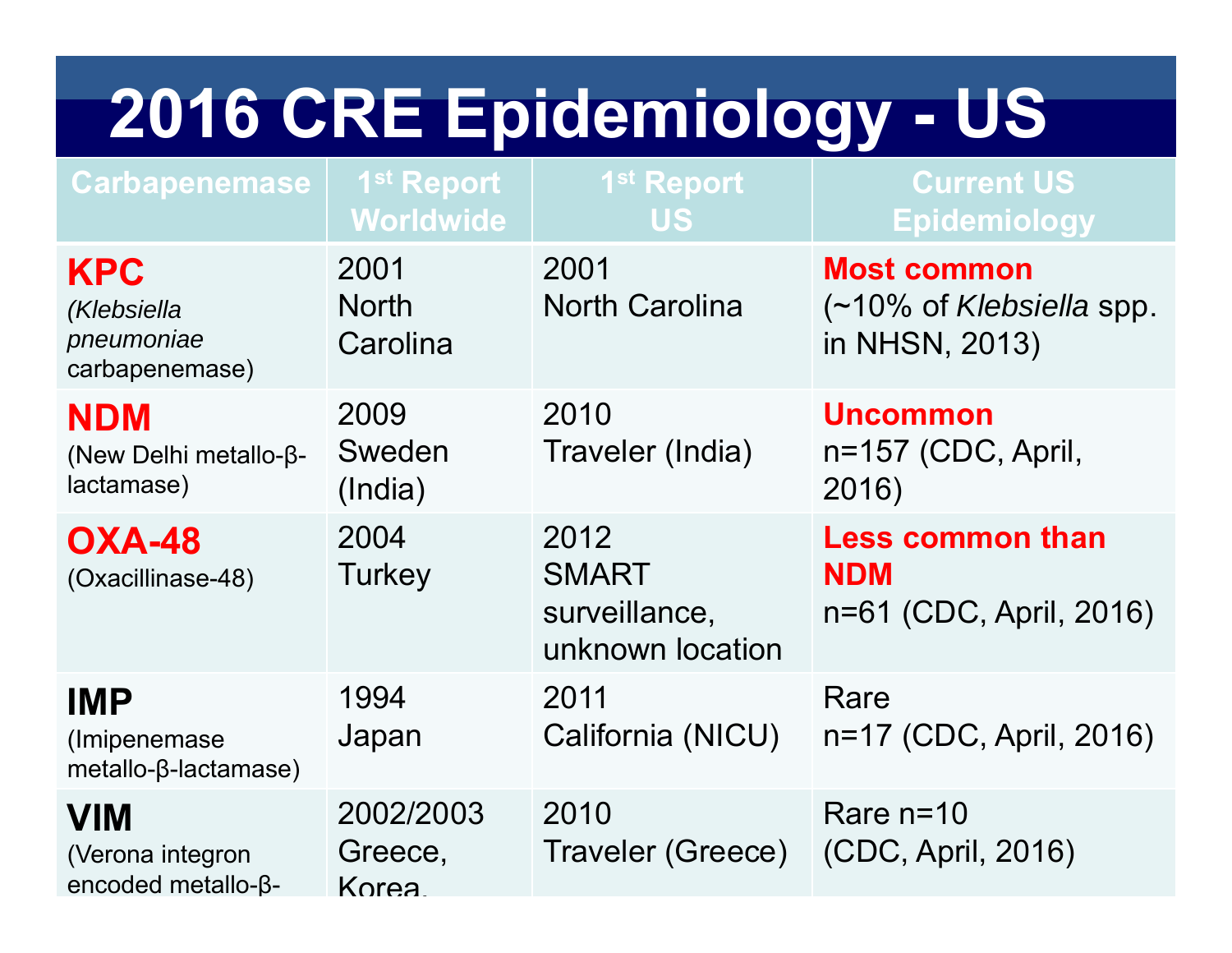### **2016 KPC CRE Epidemiology in US**



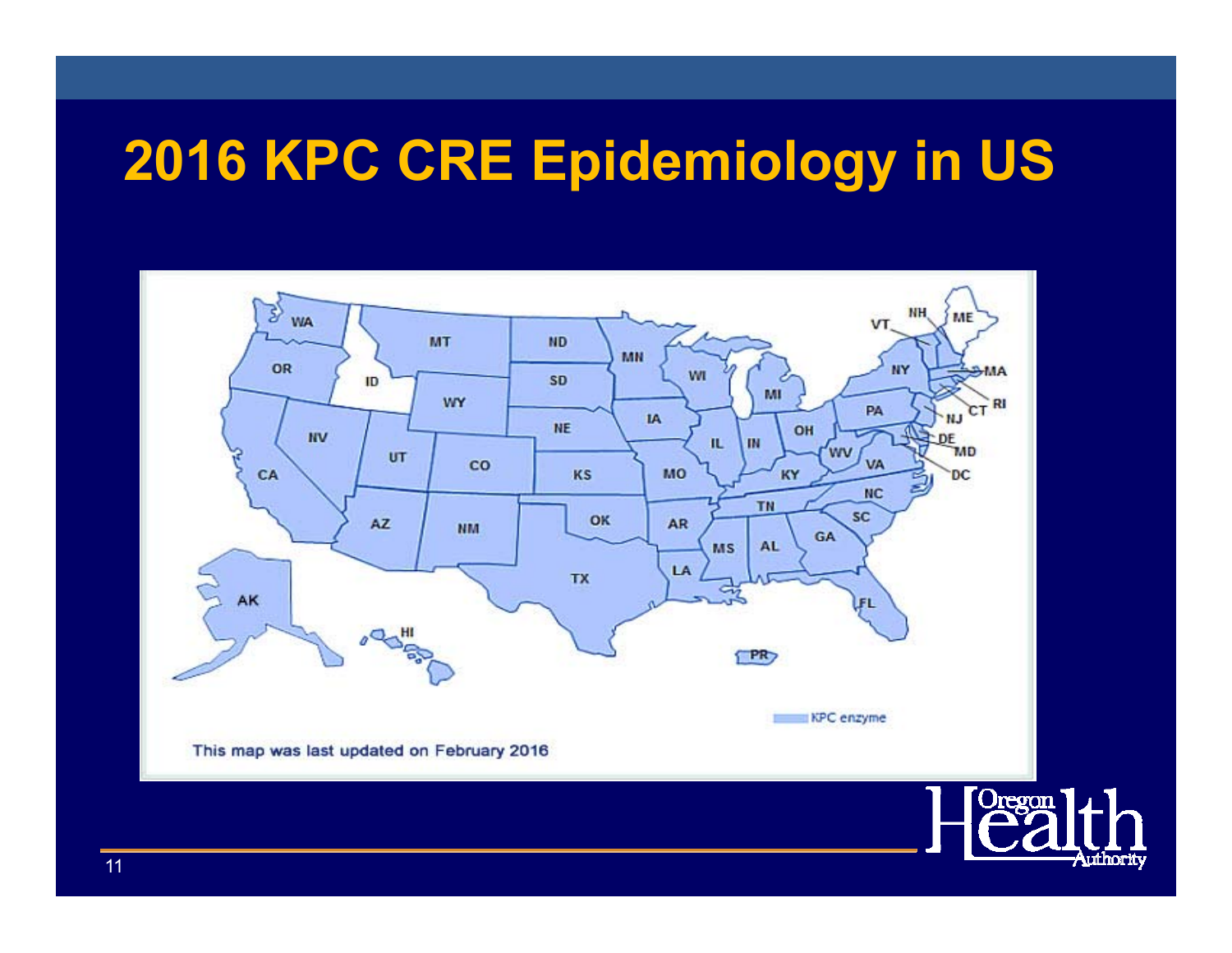#### **CRE Prevalence**

#### CRE prevalence varies

- Region: Israel Chicago Coregon
- Facility type: LTACH **Acute Care Hospital**

### Unidentified CRE in inter-facility patient transfer promotes outbreaks

#### **KPC outbreak, Chicago-area, 2008**

**Figure: Exposure Network Analysis**





**n=10n=14n=2n=40**

Won S. *et al*. Clin Infect Dis 2011;53:532-40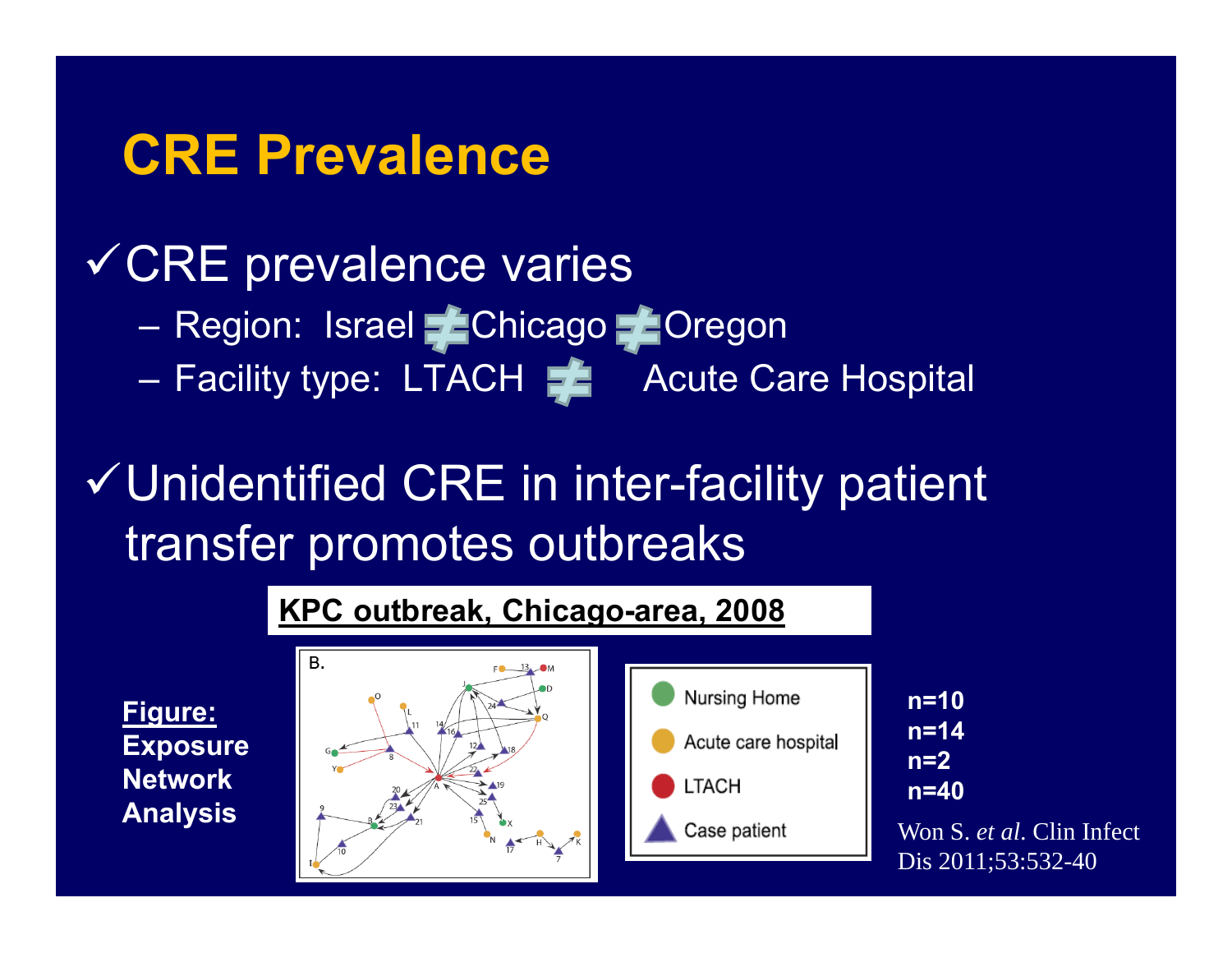# **CRE in Oregon**



13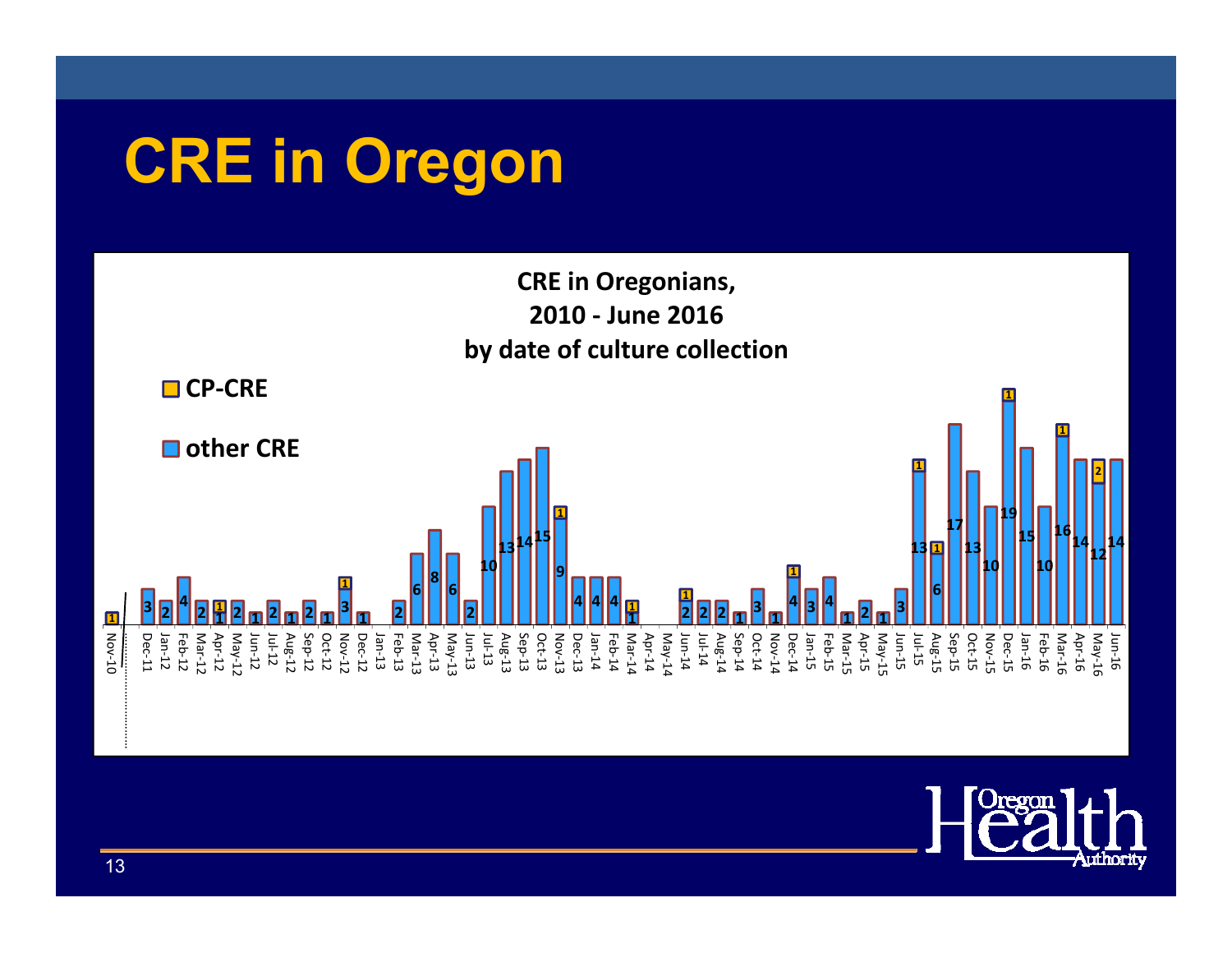#### **CRE by Subtype and Specimen Source, 2010 – June 2016**

| <b>Organism</b>           |              |                | <b>Anatomical Site of culture</b> |              |                | <b>Total</b> |
|---------------------------|--------------|----------------|-----------------------------------|--------------|----------------|--------------|
|                           | <b>Urine</b> | <b>Blood</b>   | <b>Respiratory</b>                | <b>Wound</b> | <b>Other</b>   |              |
| Enterobacter<br>aerogenes | 25           | $\mathbf 1$    | $\overline{2}$                    | 3            | 3              | 34           |
| Enterobacter<br>cloacae   | 117          | 8              | 16                                | 20           | 11             | 172          |
| Escherichia<br>coli       | 40           | $\overline{2}$ | $\Omega$                          | 6            | 3              | 51           |
| Klebsiella<br>pneumoniae  | 18           | $\overline{2}$ | 1                                 | 3            | $\overline{2}$ | 26           |
| Serratia<br>marcescens    | 9            | 1              | 5                                 | 1            | $\Omega$       | 16           |
| <b>Other</b>              | 17           | 1              | 1                                 | 8            | 1              | 28           |
| <b>Total</b>              | 226          | 15             | 25                                | 41           | 20             | 327          |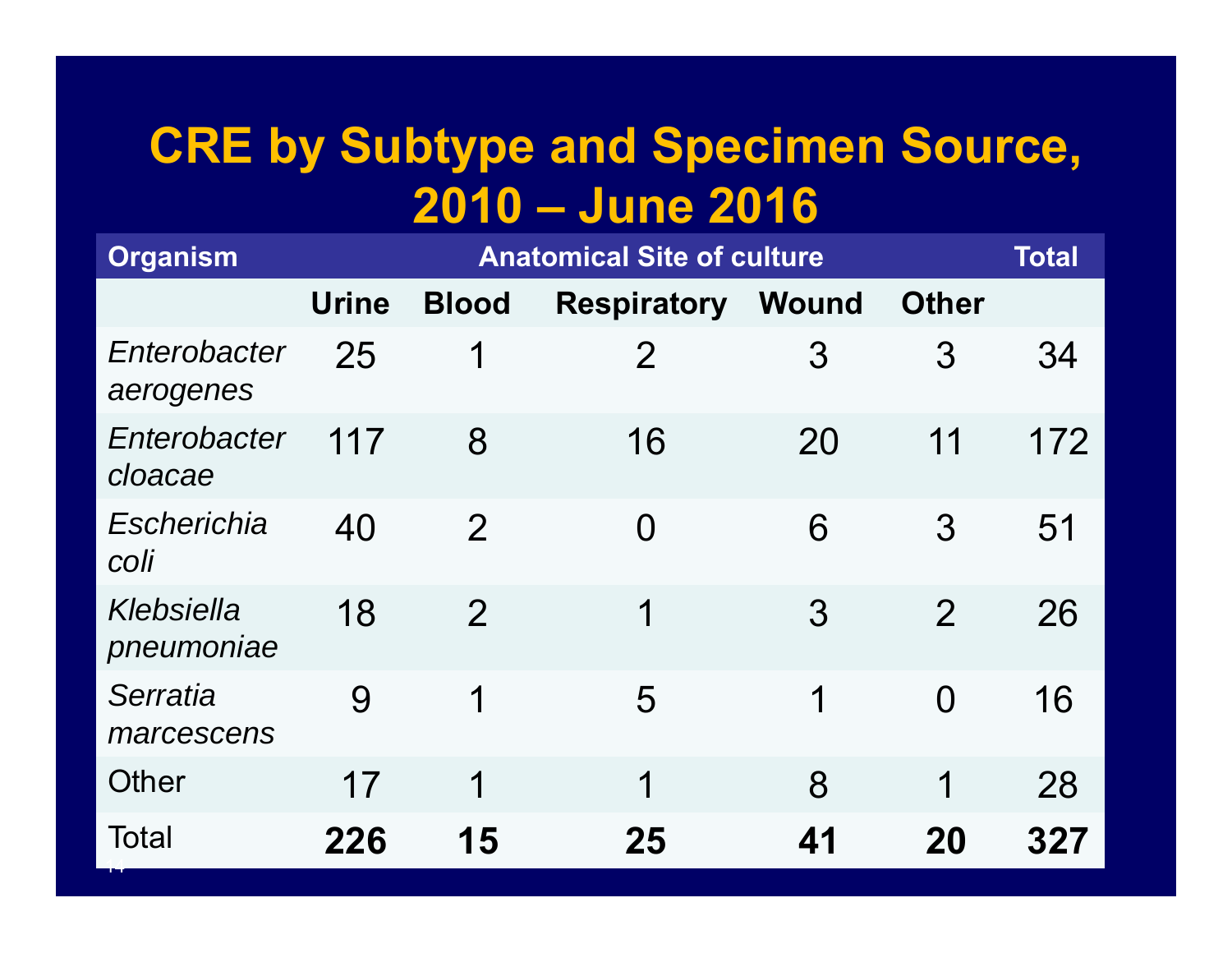### **CRE in Oregon by county, 2010 – June 2016**



15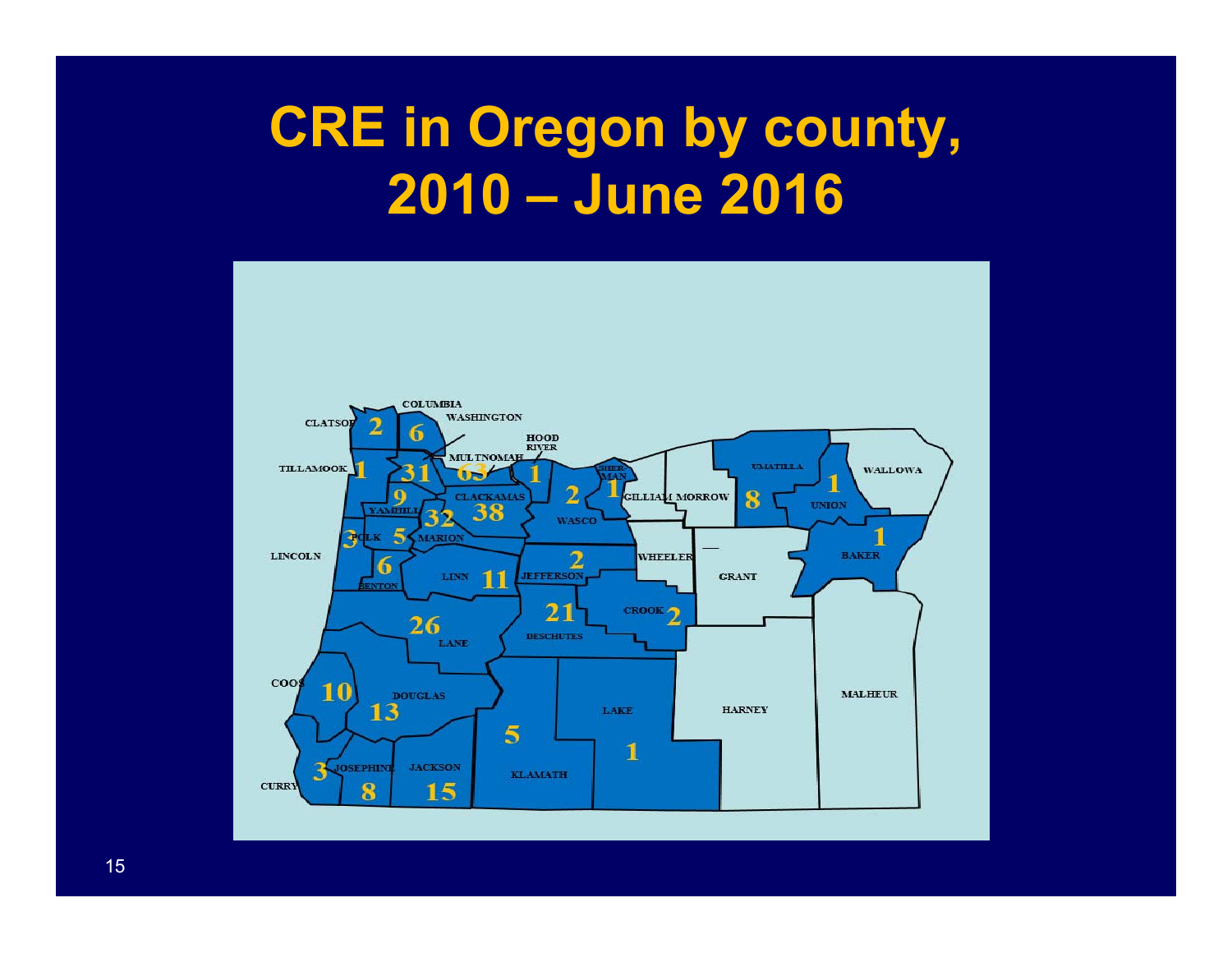# **CP-CRE identified by Oregon Labs, by year, n=16**



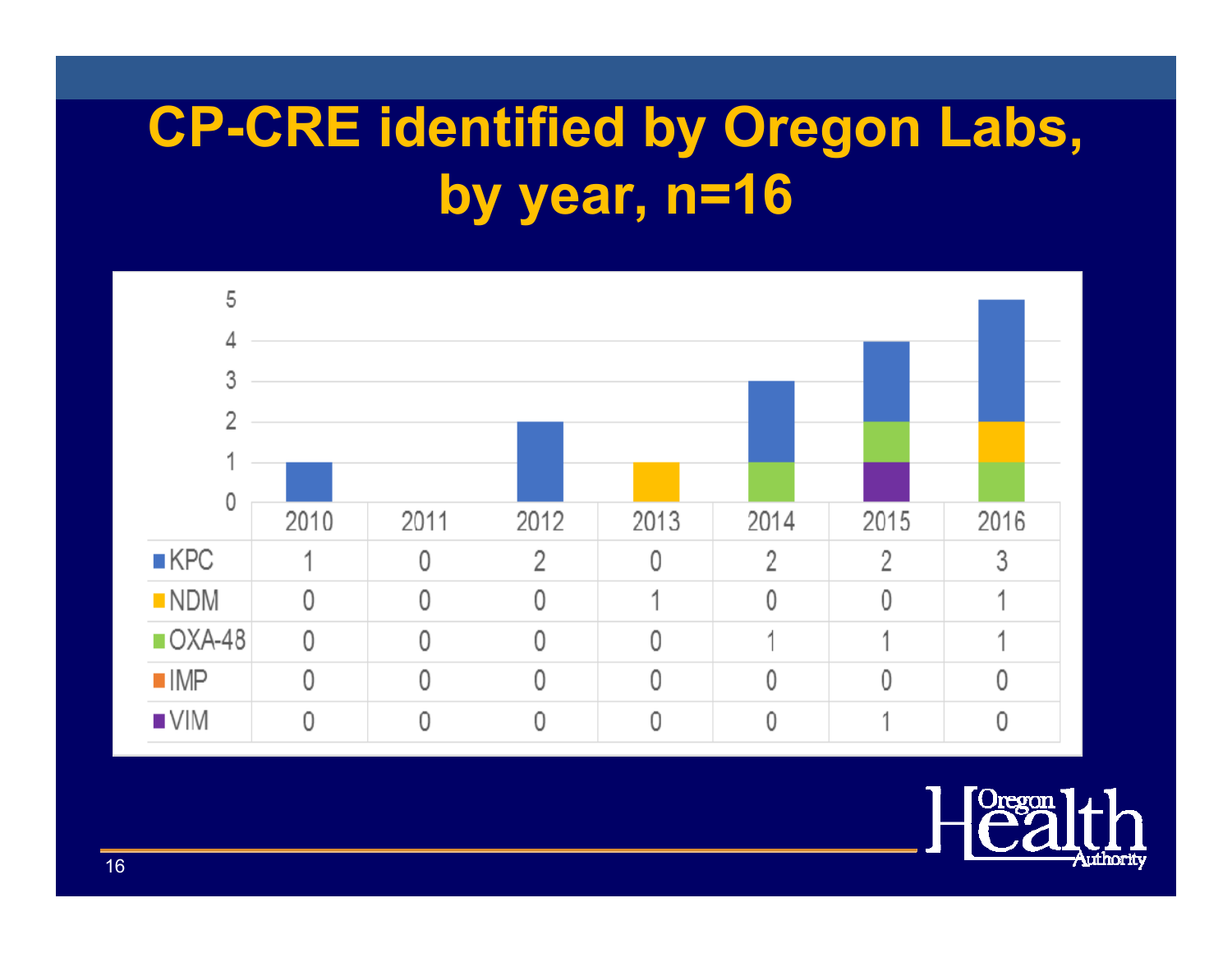### CP-CRE Oregon Residents 2010-2016, n=13

- •Sex: 7 (54%) males
- •Age: years (median: 76)
- $\bullet$  Sources: 5 urines, 3 wounds, 1 blood, 1 respiratory, 1 tissue, 1 ostomy, 1 pleural fluid
- $\bullet$ 10 (77%) hospitalized at collection

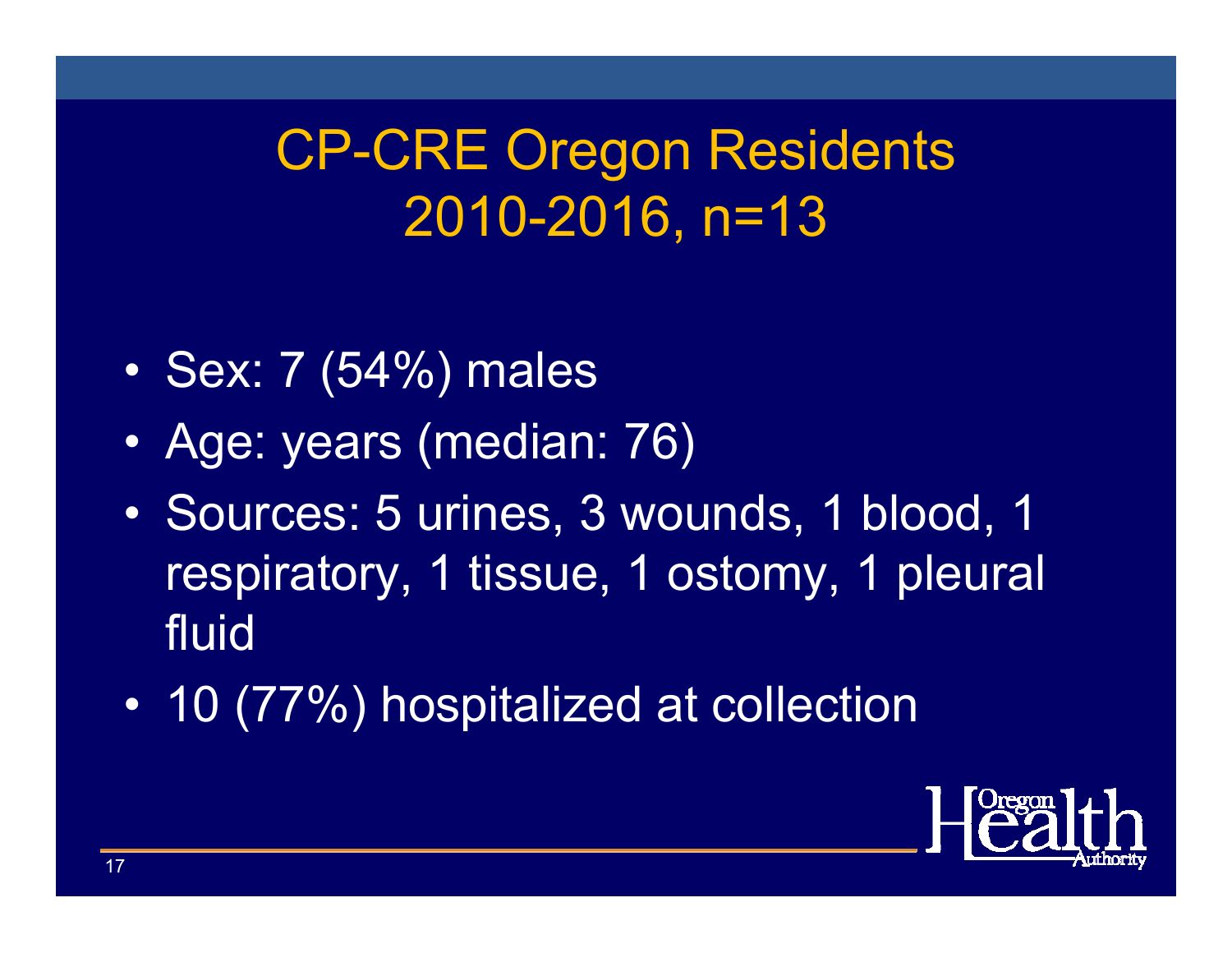### MICs and CP- CRE cases

| <b>Antibiotic</b>  | <b>KPC</b><br><b>KP</b> | <b>KPC</b><br><b>KP</b> | <b>KPC</b><br><b>KP</b> | <b>NDM</b><br>E.coli | <b>KPC</b><br><b>KP</b> | <b>OXA-48</b><br><b>KP</b> | <b>KPC</b><br><b>KP/Raoultella</b> |
|--------------------|-------------------------|-------------------------|-------------------------|----------------------|-------------------------|----------------------------|------------------------------------|
| <b>Cefotaxime</b>  | <b>NA</b>               | >64/R                   | <b>32/R</b>             | <b>NA</b>            | <b>NA</b>               | <b>NA</b>                  | <b>NA</b>                          |
| <b>Ceftriaxone</b> | R                       | >32/R                   | >32/R                   | >32/R                | >32/R                   | >64/R                      | 2/1                                |
| <b>Ceftazidime</b> | R                       | >128/R                  | >128/R                  | >16/R                | >16/R                   | >64/R                      | <b>16/R</b>                        |
| <b>Doripenem</b>   | <b>NA</b>               | >8/R                    | 4/R                     | <b>NA</b>            | <b>NA</b>               | <b>NA</b>                  | <b>NA</b>                          |
| <b>Ertapenem</b>   | <b>NA</b>               | >8/R                    | >8/R                    | <b>NA</b>            | <b>NA</b>               | $\geq 8/R$                 | $\leq$ 0.5/S                       |
| <b>Imipenem</b>    | R                       | <b>16/R</b>             | 8/R                     | <b>NA</b>            | <b>NA</b>               | <b>NA</b>                  | <b>NA</b>                          |
| <b>Meropenem</b>   | R                       | >8/R                    | <b>8/R</b>              | >8/R                 | >64/R                   | 4/R                        | $\geq$ 16/R                        |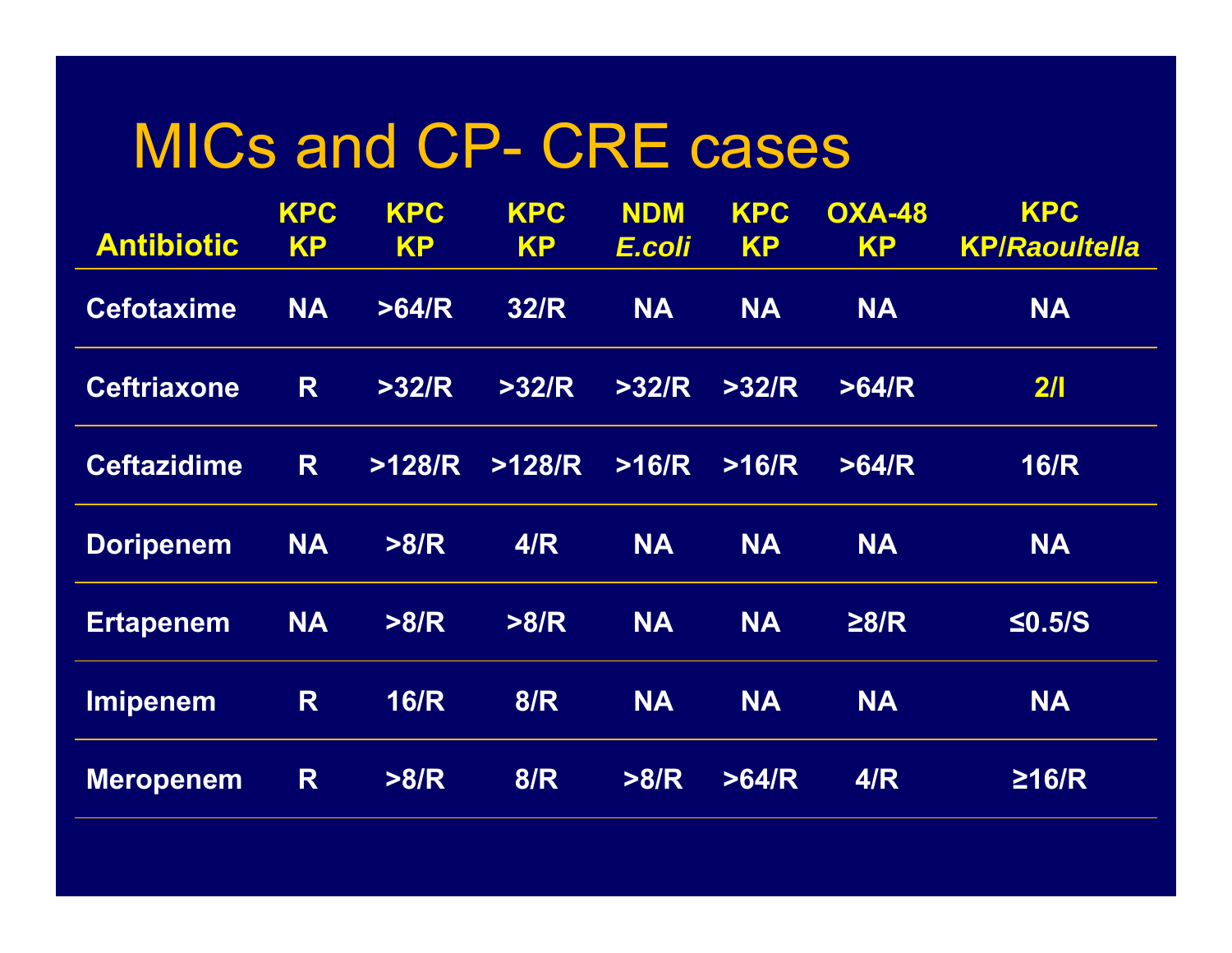### MICs and CP- CRE cases

| <b>Antibiotic</b>  | <b>KPC</b><br><b>KP</b> | <b>OXA-48</b><br>E.coli | VIM<br>Е.<br>cloacae | <b>KPC</b><br>E. cloacae | <b>OXA-48</b><br><b>KP</b>                  | <b>KPC</b><br><b>KP</b> |
|--------------------|-------------------------|-------------------------|----------------------|--------------------------|---------------------------------------------|-------------------------|
| <b>Cefotaxime</b>  | >32/R                   | <b>NA</b>               | <b>NA</b>            | <b>NA</b>                | $\geq$ 64/R                                 | <b>NA</b>               |
| <b>Ceftriaxone</b> | >32/R                   | >32/R                   | $\geq$ 64/R          | >32/R                    | $\geq$ 64/R                                 | <b>32/R</b>             |
| <b>Ceftazidime</b> | >16/R                   | <b>NA</b>               | $\geq$ 64/R          | >16/R                    | <b>NA</b>                                   | <b>32/R</b>             |
| <b>Doripenem</b>   | <b>NA</b>               | <b>NA</b>               | <b>NA</b>            | <b>NA</b>                | <b>NA</b>                                   | <b>NA</b>               |
| <b>Ertapenem</b>   | >4/R                    | 4/R                     | 4/R                  | >1                       | <b>NA</b>                                   | $\geq 8/R$              |
| <b>Imipenem</b>    | >8/R                    | <b>NA</b>               | <b>NA</b>            | <b>NA</b>                | 1.5/1<br>E-test                             | <b>NA</b>               |
| <b>Meropenem</b>   | >8/R                    | 21mm/l                  | 8/R                  | >8/R                     | <b>1 Vitek</b><br>$4.0/R E-$<br><b>test</b> | $\geq$ 16/R             |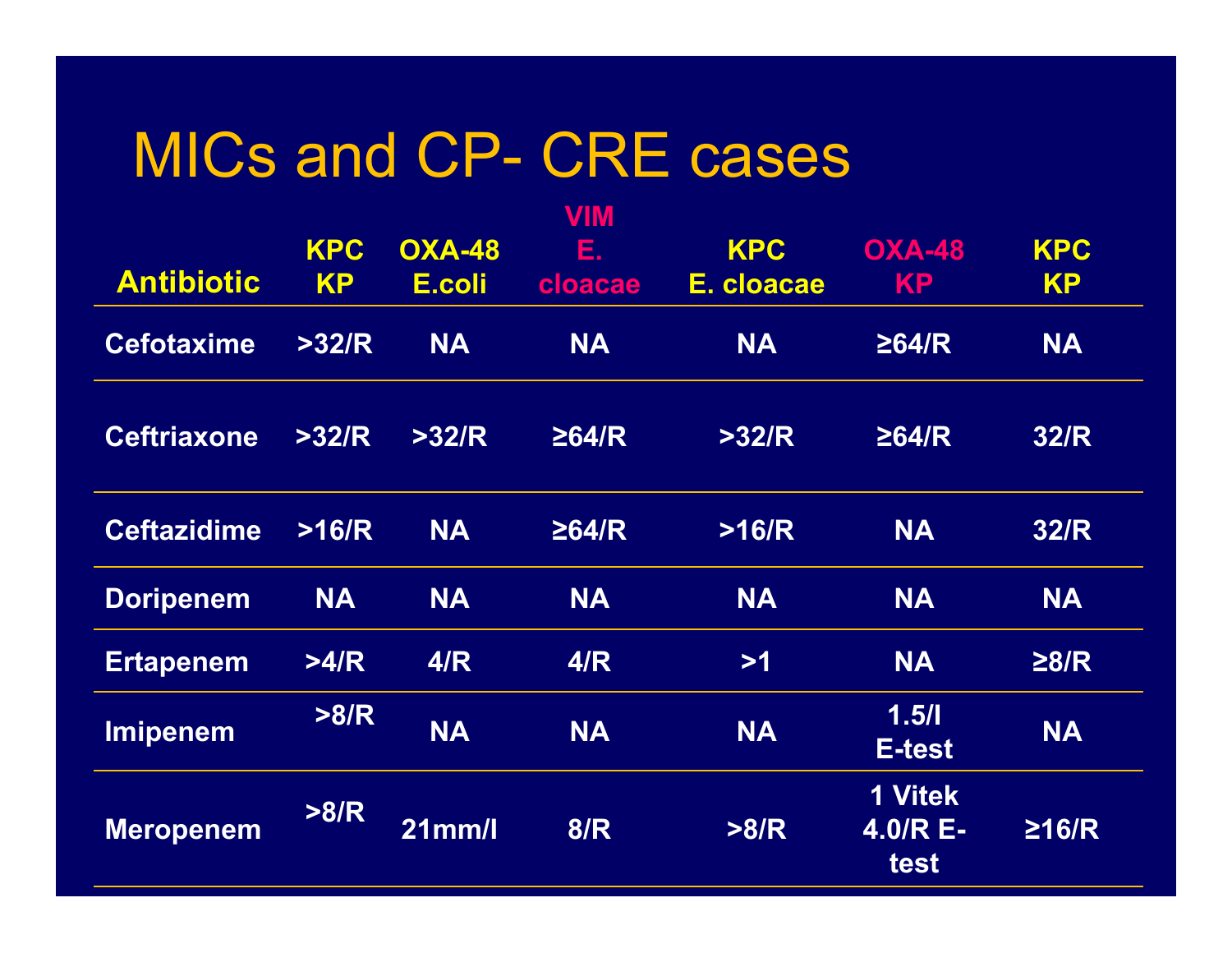### MICs and CP- CRE cases

|                    | <b>KPC</b>  | <b>NDM</b>  | <b>KPC</b>  |
|--------------------|-------------|-------------|-------------|
| <b>Antibiotic</b>  | <b>KP</b>   | KP          | <b>EH</b>   |
| <b>Cefotaxime</b>  | <b>NA</b>   | <b>NA</b>   | <b>NA</b>   |
| <b>Ceftriaxone</b> | <b>16/R</b> | $\geq$ 64/R | <b>32/R</b> |
| <b>Ceftazidime</b> | <b>32/R</b> | $\geq$ 64/R | <b>NA</b>   |
| <b>Doripenem</b>   | <b>NA</b>   | <b>NA</b>   | <b>NA</b>   |
| <b>Ertapenem</b>   | $\geq 8$    | $\geq 8/R$  | >1/R        |
| <b>Imipenem</b>    | $\geq 16$   | <b>NA</b>   | $\leq 1$    |
| <b>Meropenem</b>   | <b>NA</b>   | $\geq$ 16/R | $\geq$ 16/R |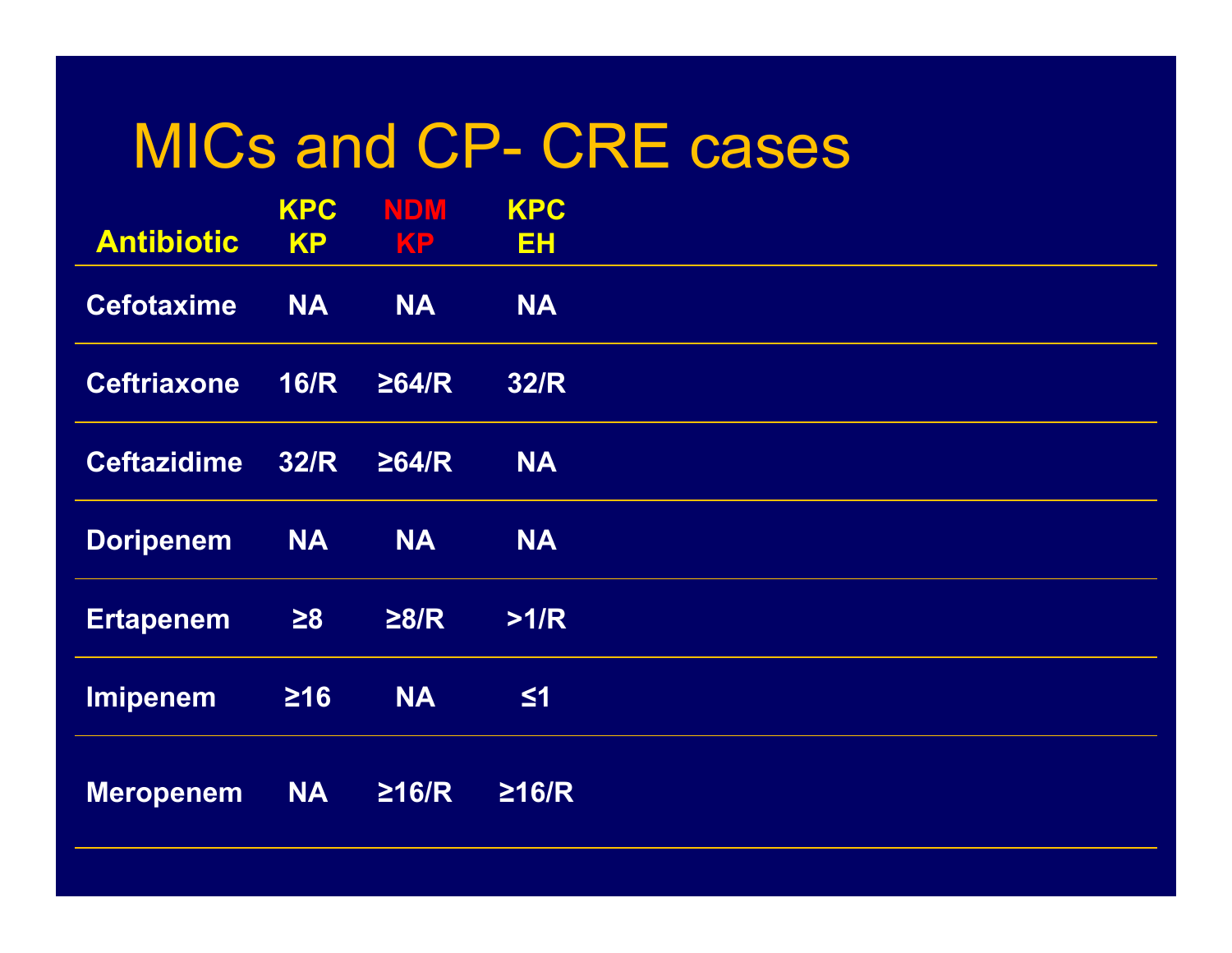#### Location of healthcare previous to CP-CRE

| <b>Carbapenemase</b> | <b>Health Care Location</b>                                                                                                                                                                                                                                                                  |
|----------------------|----------------------------------------------------------------------------------------------------------------------------------------------------------------------------------------------------------------------------------------------------------------------------------------------|
| <b>KPC (8)</b>       | Pennsylvania 2 weeks previous, Ohio 5<br>months previous, Southern California (CA)<br>16 months previous, Southern CA before<br>admit, North Dakota 10 months previous,<br>Alaska cruise ship 8 weeks previous,<br><b>Washington 2 months previous,</b><br><b>Tennessee 1 month previous</b> |
| <b>OXA-48 (3)</b>    | Romania 8 days previous; Ghana in weeks<br>previous; Vancouver, WA, previous to<br>admit with exposure to case from Russia<br><b>via Southern CA</b>                                                                                                                                         |
| VIM(1)               | <b>Germany and Bulgaria 1 month previous</b>                                                                                                                                                                                                                                                 |
| <b>NDM (1)</b>       | <b>Vietnam previous to Oregon admit</b>                                                                                                                                                                                                                                                      |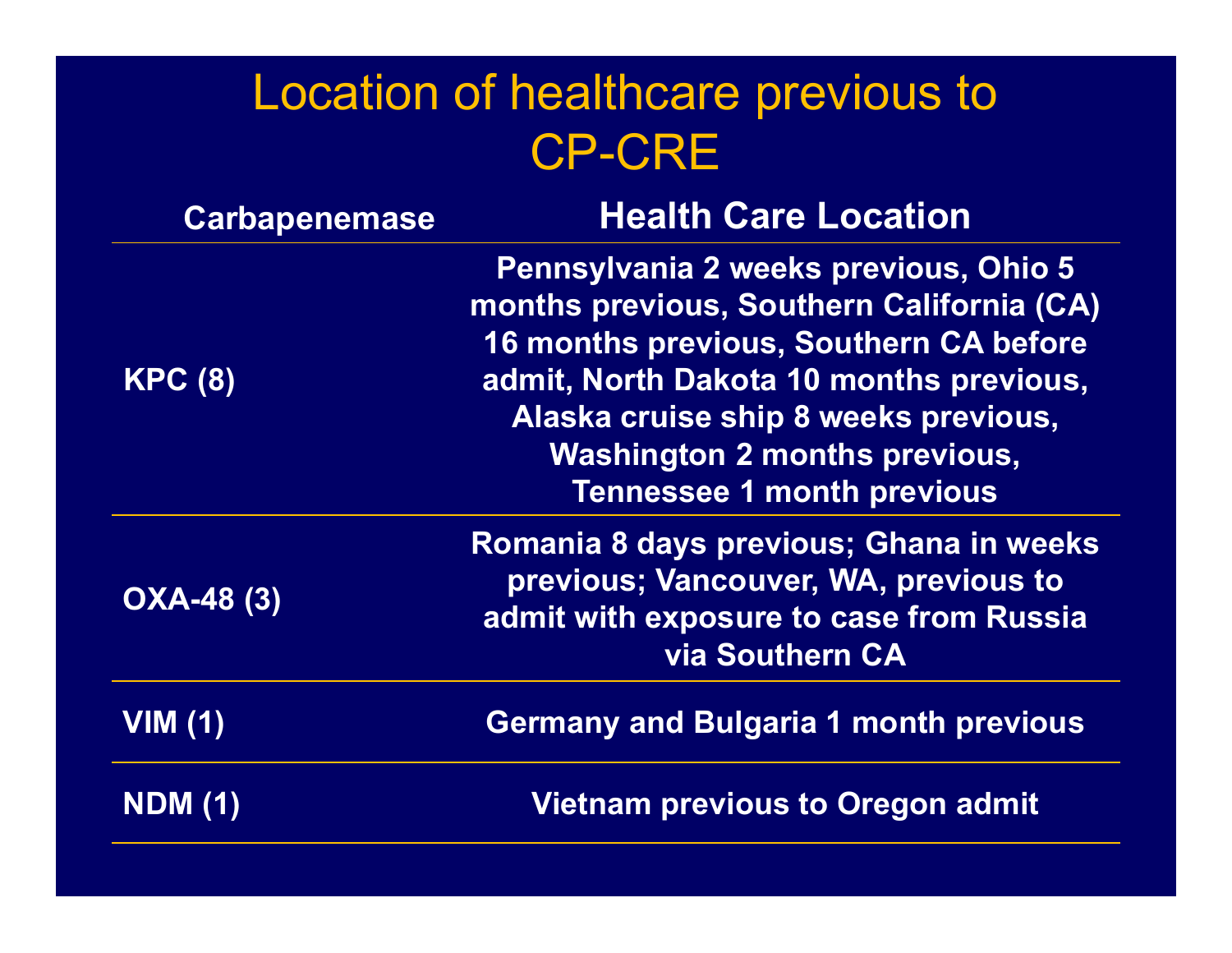# Laboratory Testing

- Labs submit isolates to OSPHL with the print out directly from the test instrument
- Print outs are faxed to me
- OSPHL subcultures the isolates
- • Carbapenemase testing is done weekly
	- Carba NP
	- Multiplex PCR

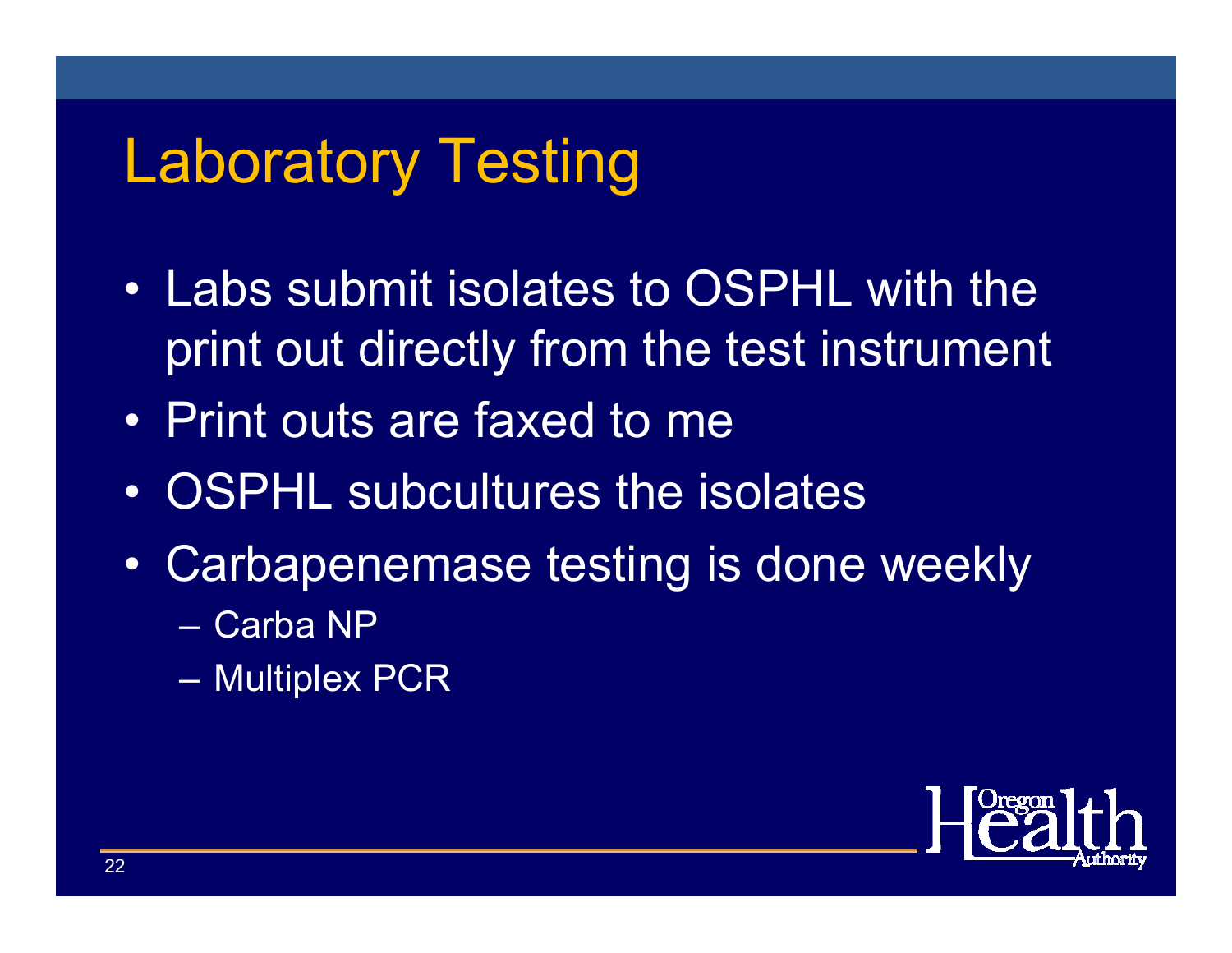# Carbapenemase Testing

#### • Carba NP

- Colorimetric tests for cabapenemase production
- Buffer with phenol red indicator, zinc and imipenem solution – add bacteria
- Yellow indicates a positive
- Is not a good test for OXA-48 carbapenemase



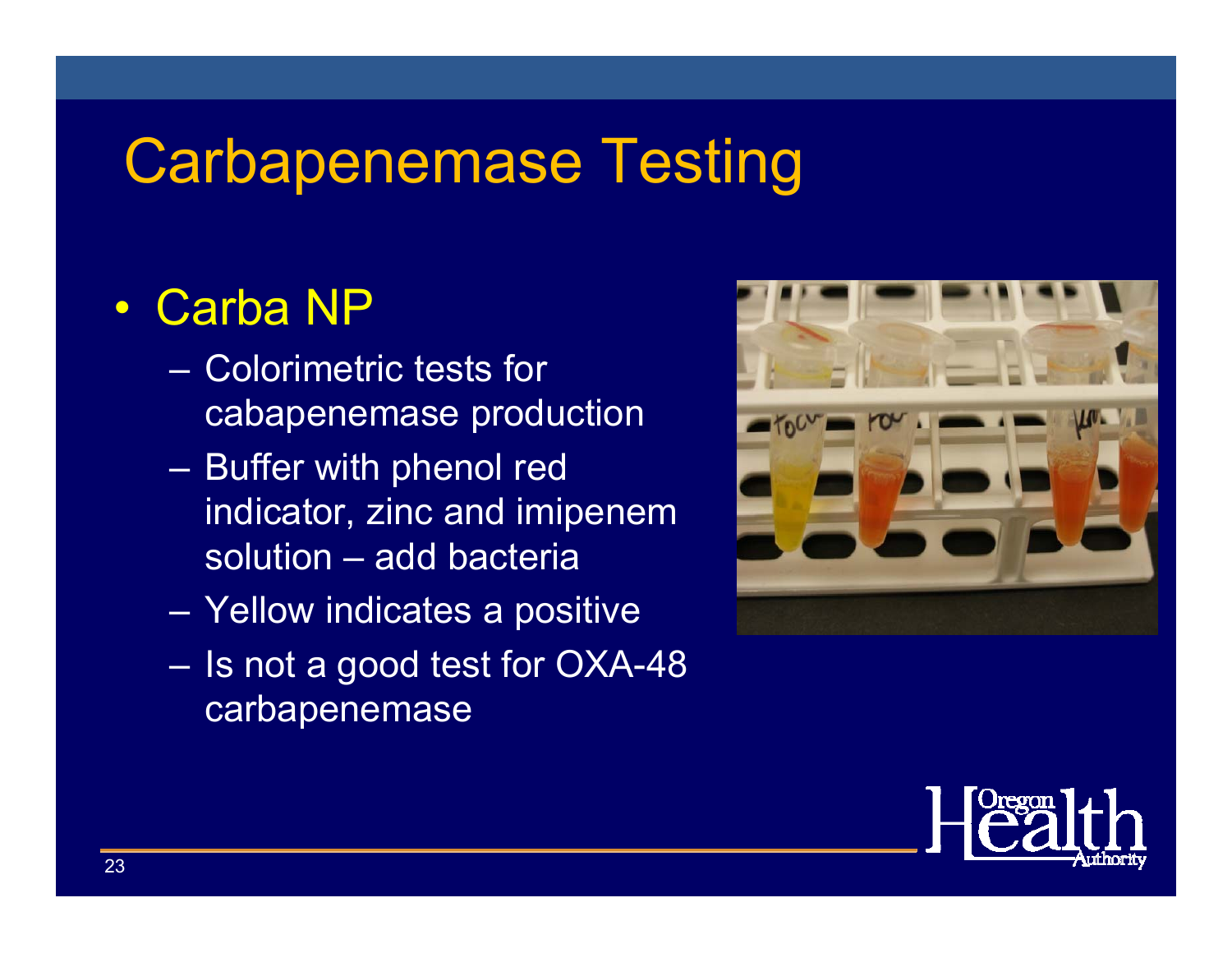#### **CRE Isolate Testing Algorithm at OSPHL**

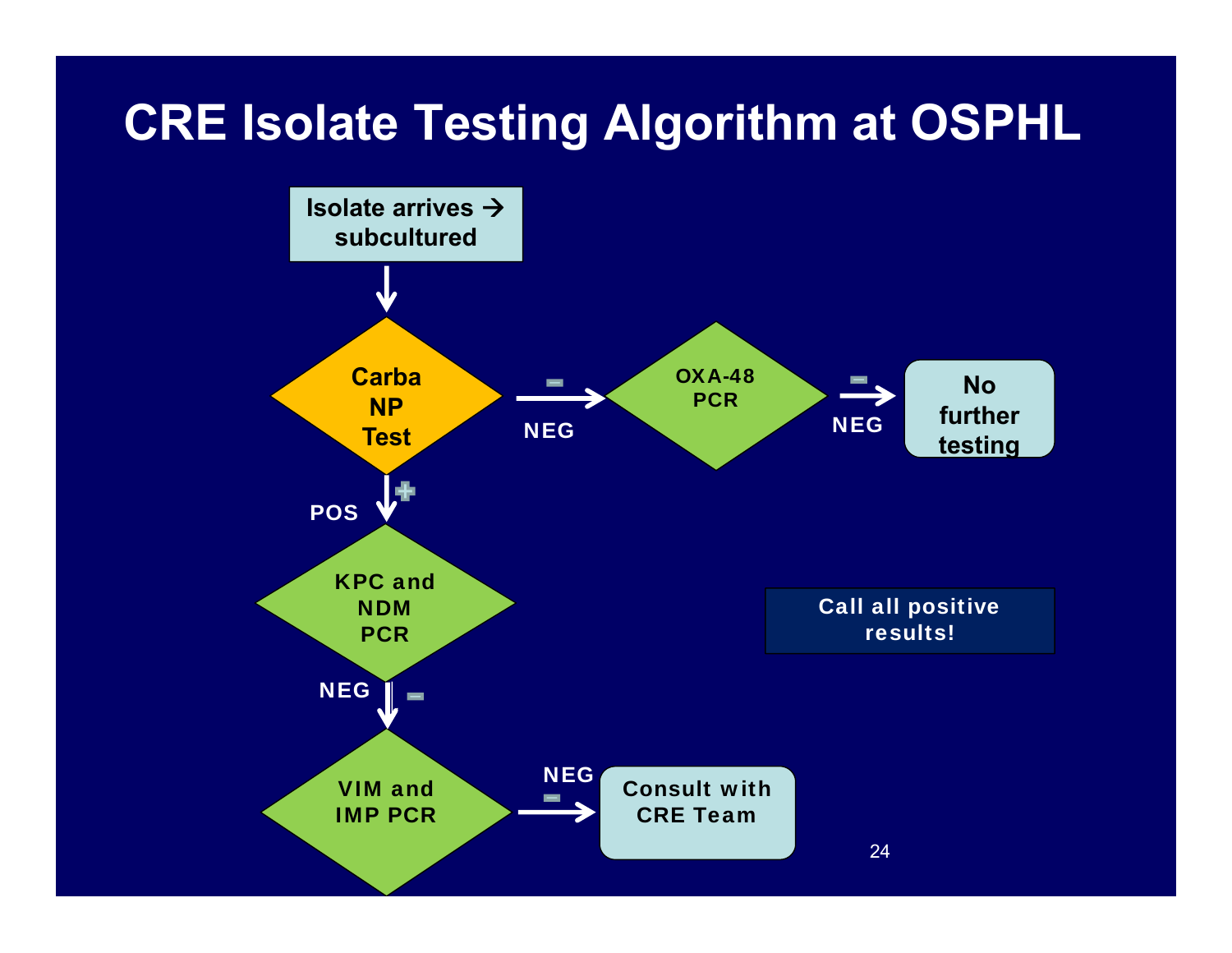# CRE Laboratory Testing continued

- Required isolates: *Escherichia, Klebsiella* and *Enterobacter*
- $\bullet$  Optional and on request: other *Enterobacteriaceae* such as *Citrobacter* sp.
- • OSPHL does not repeat susceptibility testing
- Be sure to send pure isolates

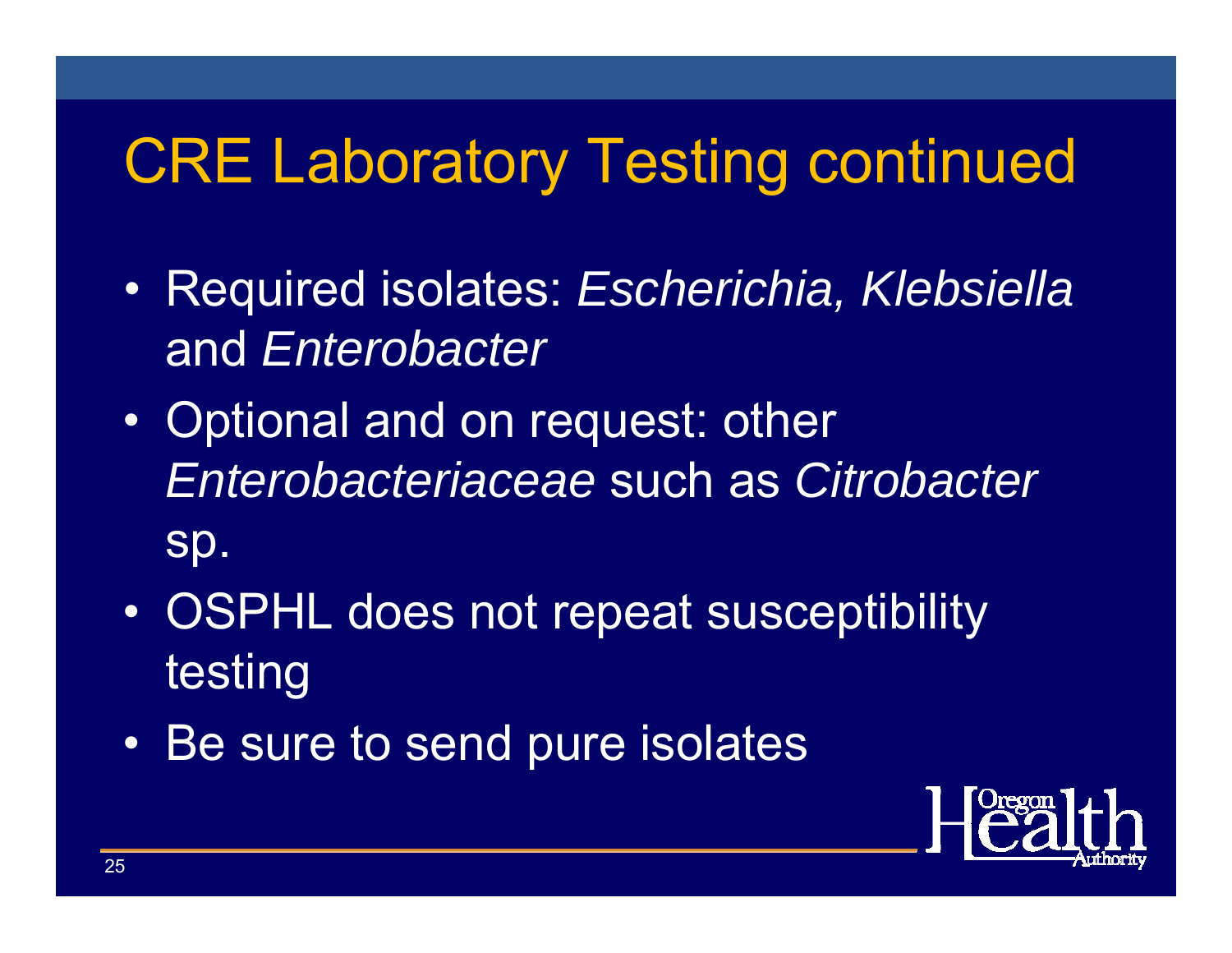# CRE Laboratory Testing continued

- Rectal swab surveillance cultures at OSPHL
	- OSPHL will start validating a new procedure
	- Adapting methods from British Columbia Public Health Lab
	- PCR technique but not a commercial test
	- Will test for 5 most common carbapenemases

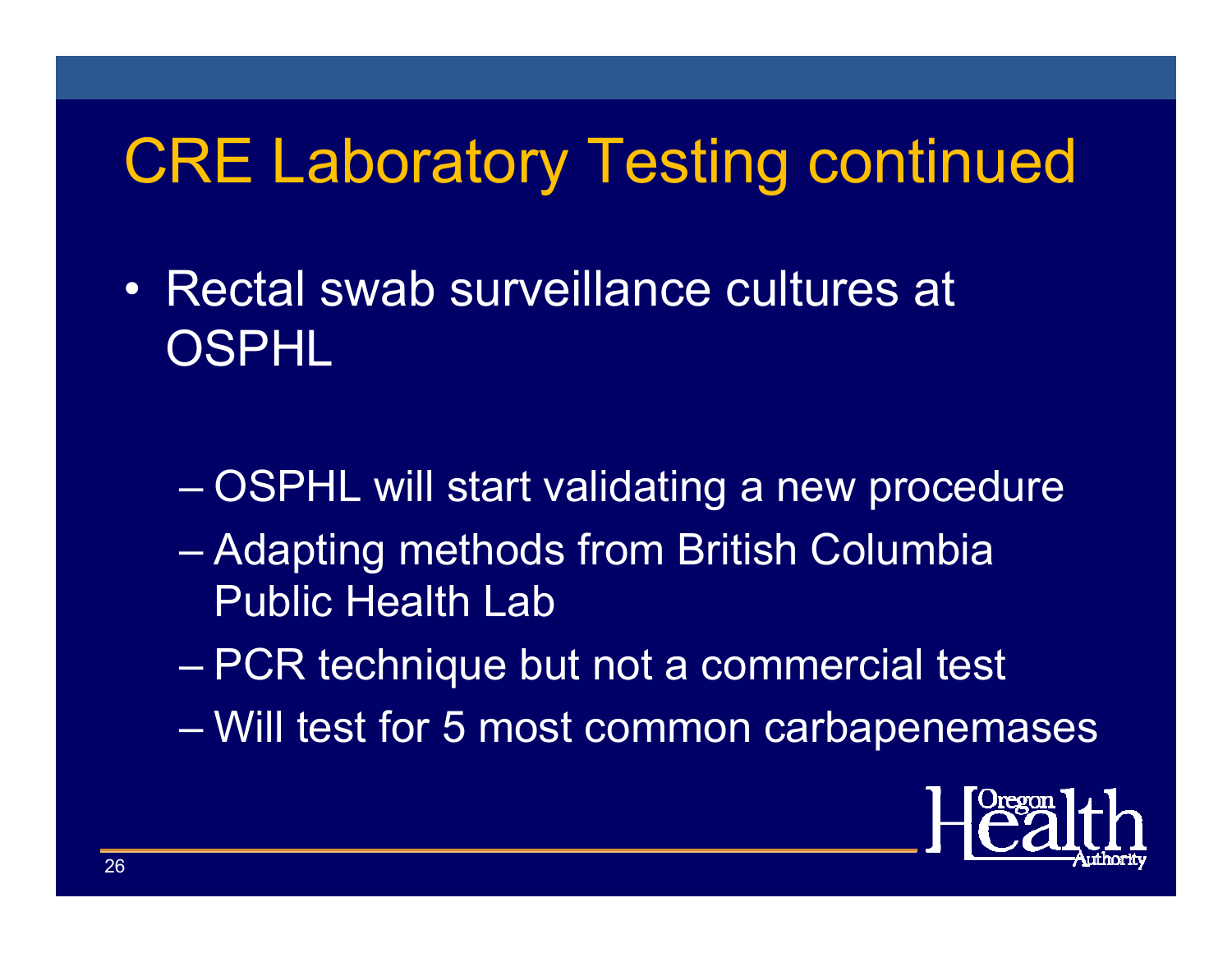# Investigating CRE to prevent spread role of county public health

- Confirm that it meets definition
- Find the CRE ToolKit

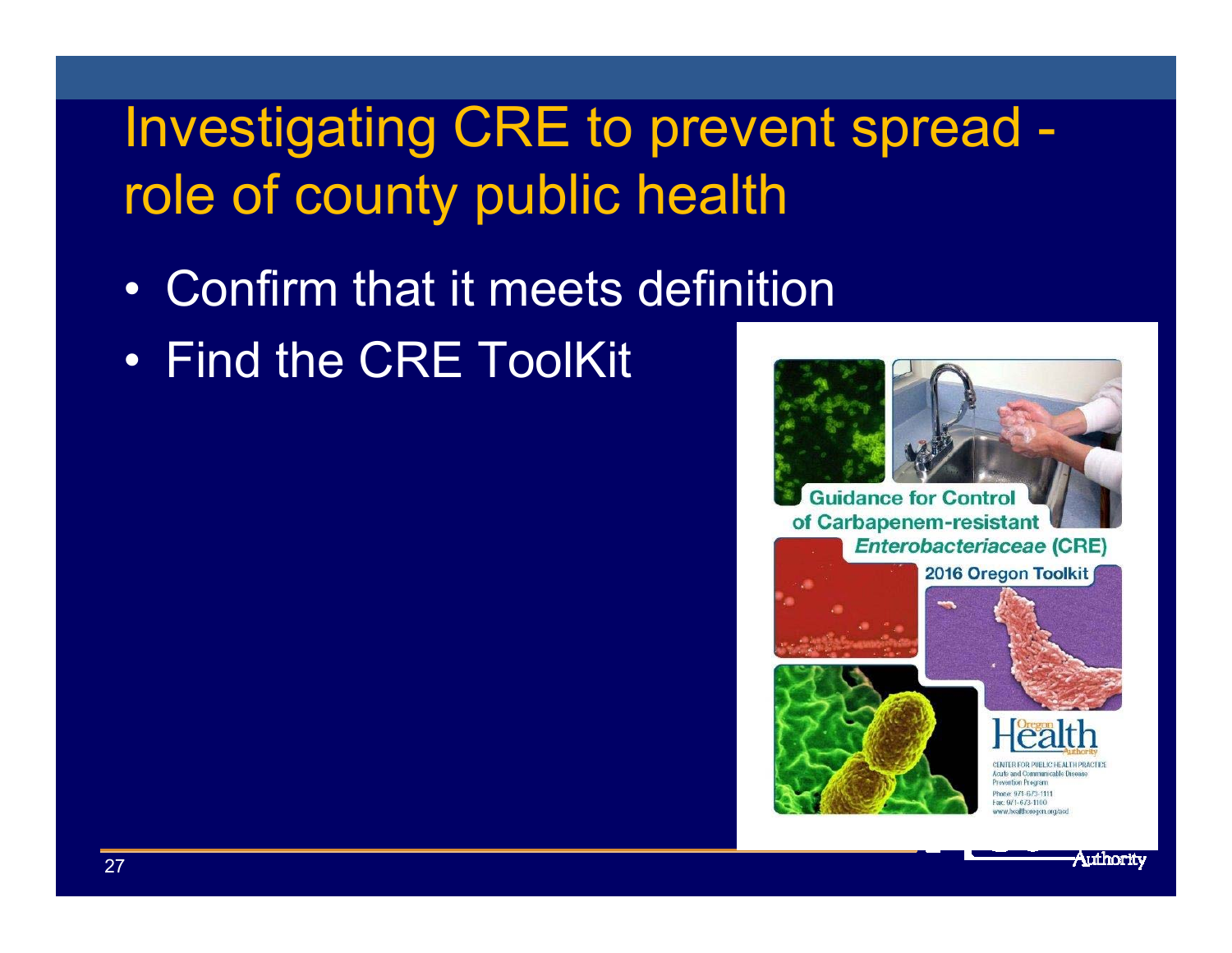# Case Investigations Hospitalized Cases



- •Notify the Infection Preventionist
- • Recommend/verify transmission-based precautions (contact)
- Emphasize hand hygiene
- •Interfacility transfer notification is required
- •Refer to CRE Toolkit – private room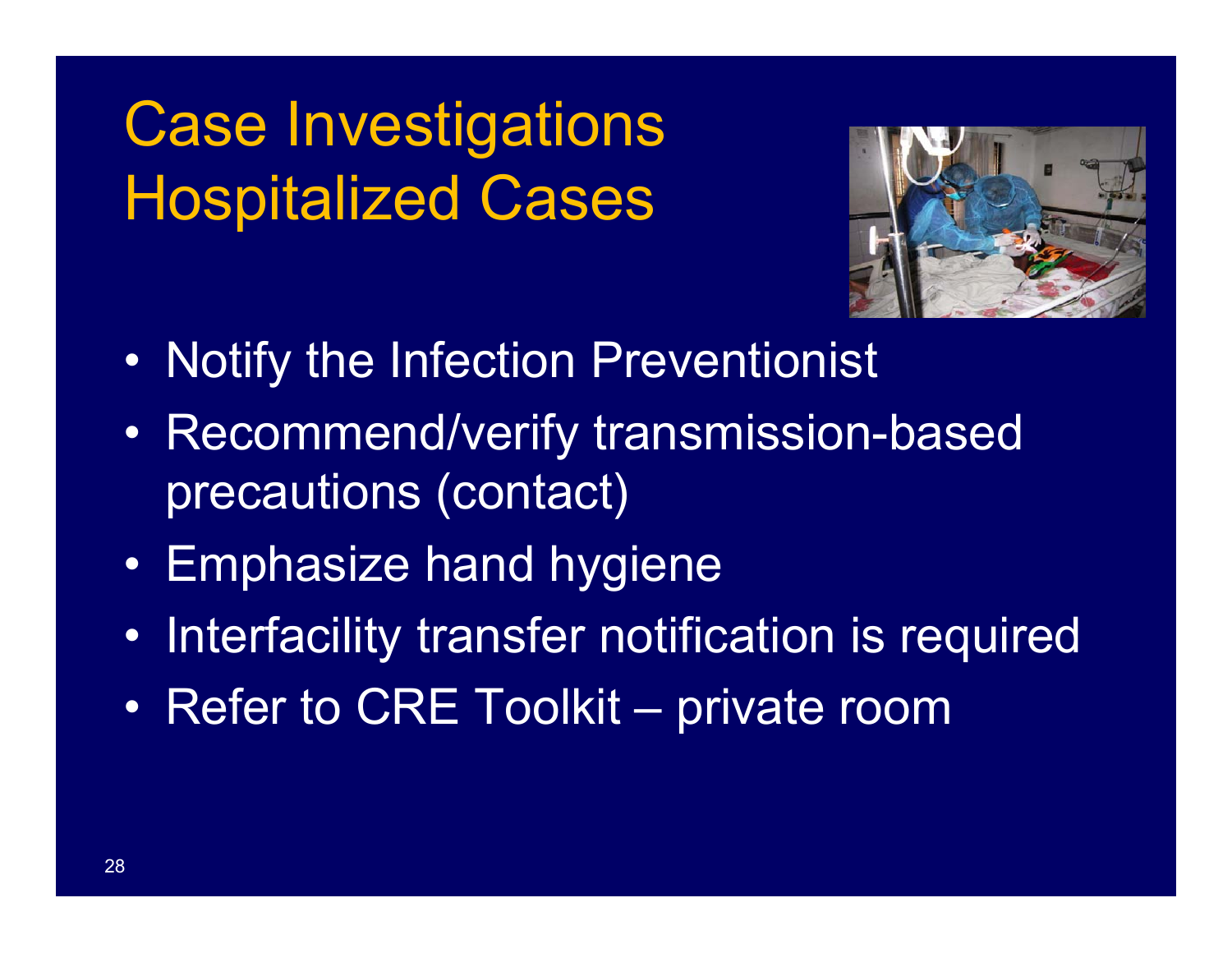# Case Investigations Hospitalized Cases, CP-CRE

- LHD should be notified when case transfers
- • LHD and OHA will work together on screening cultures for high risk contacts
	- Sent to OSPHL
	- Recommended site: rectal swabs
- •Cohorting of staff is recommended

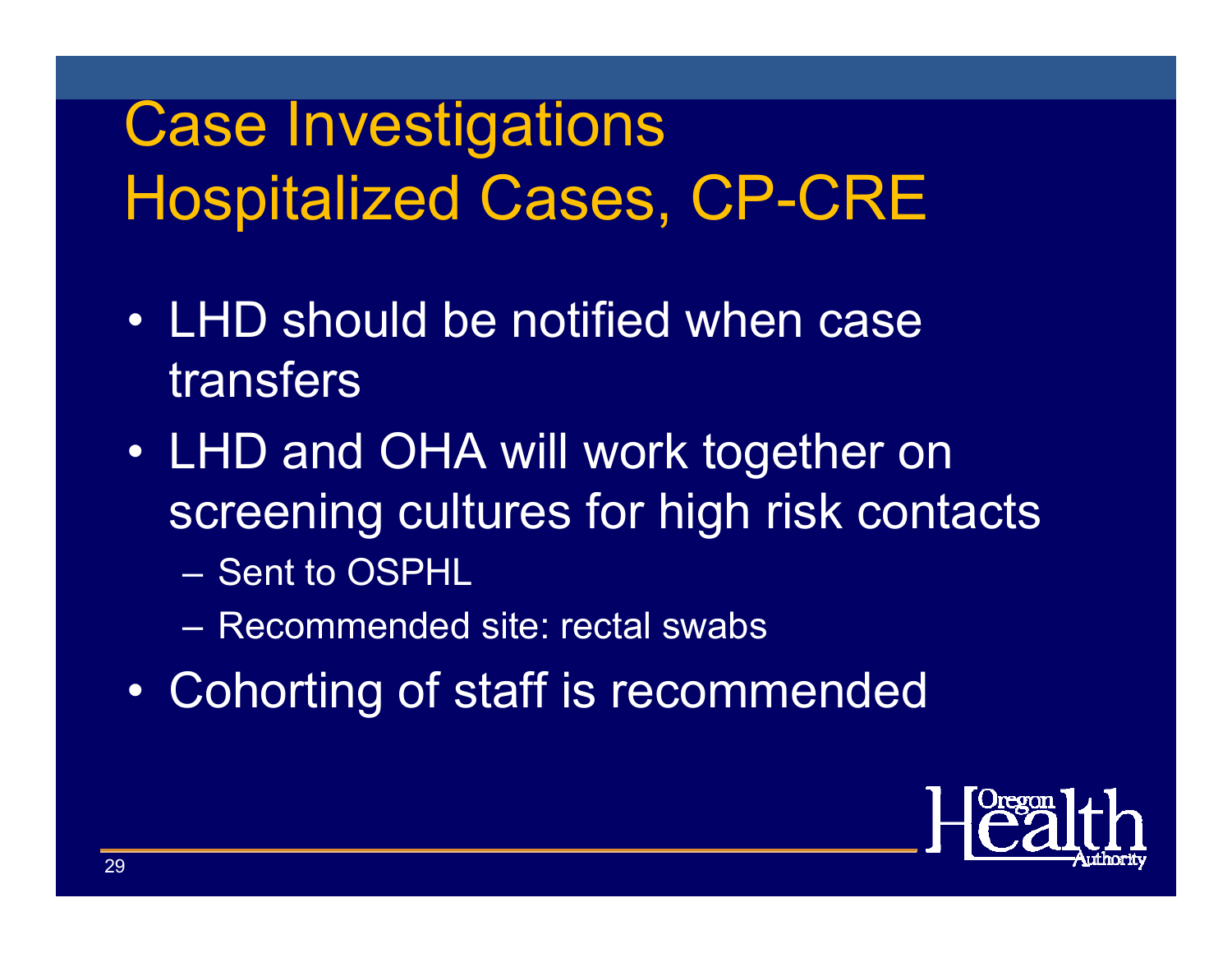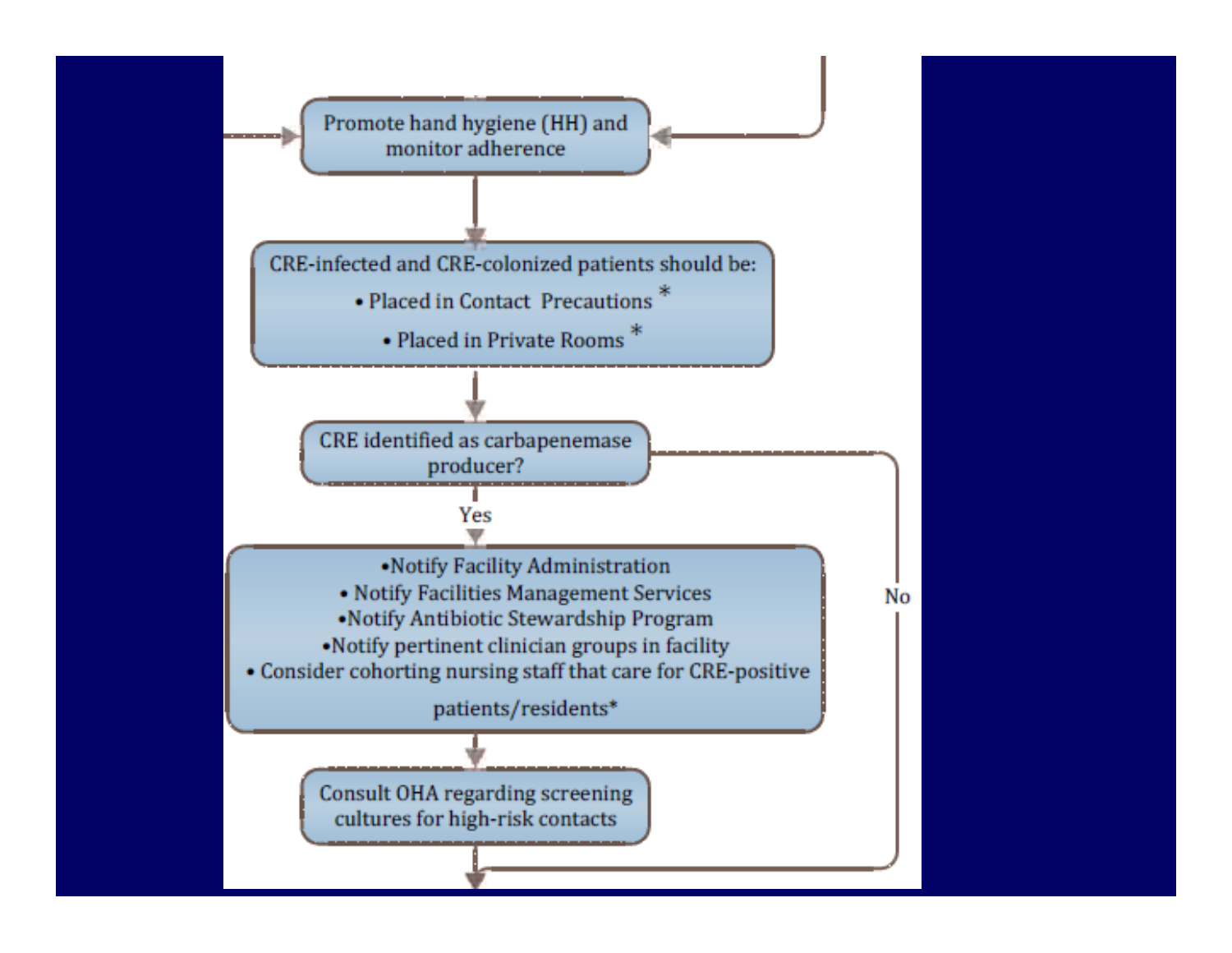# **Oregon Regulations on Interfacility** Transfer (IFT) Notification, 2014\*

• When a health care facility transfers a patient who is infected or colonized with an MDRO, it must include written notification of the MDRO to the receiving facility in transfer documents.

\*OAR 333-019-005

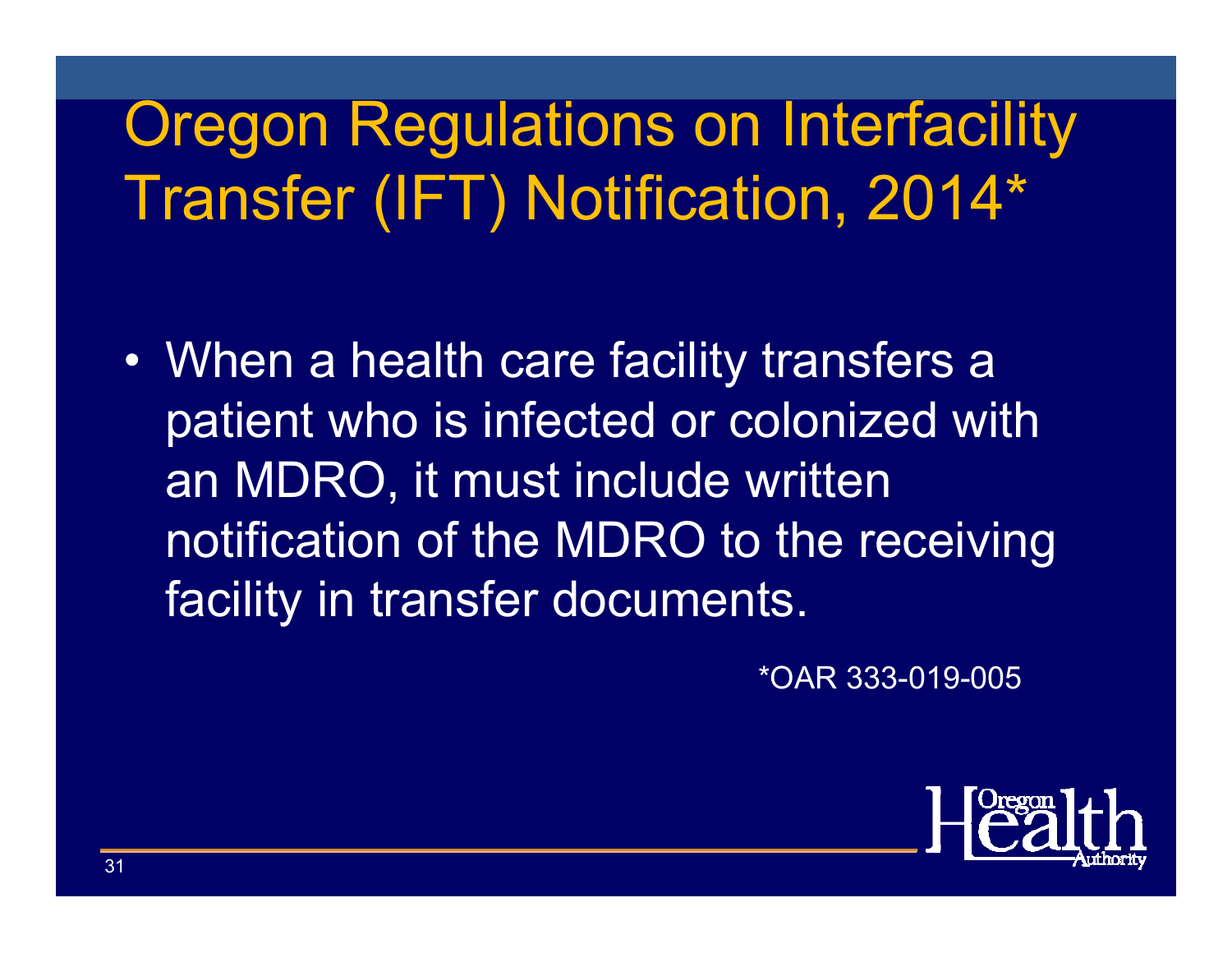# Case Investigations Skilled Nursing Facility (SNF) **Cases**

- •Notify the Director of Nursing
- $\bullet$  Emphasize the importance of hand hygiene
- • Standard precautions at all times and recommend/verify transmission-based precautions (contact) with infection
- $\bullet$ Interfacility transfer notification is required
- Refer to CRE Toolkit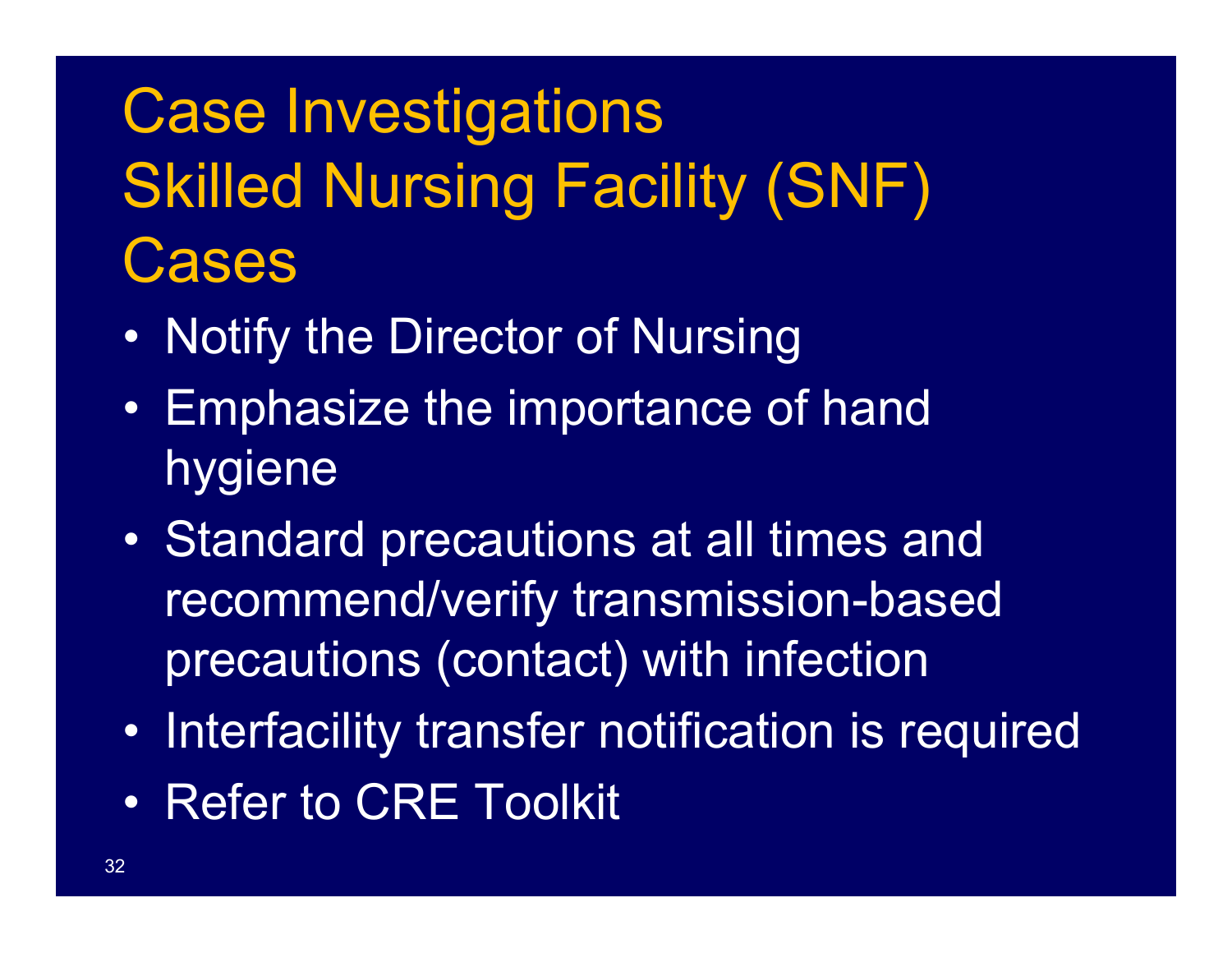# Case Investigations SNF, CP-CRE

- LHD should be notified when case transfers
- $\bullet$  LHD and OHA will work together on screening cultures for high risk contacts
- $\bullet$ Cohorting of staff is recommended

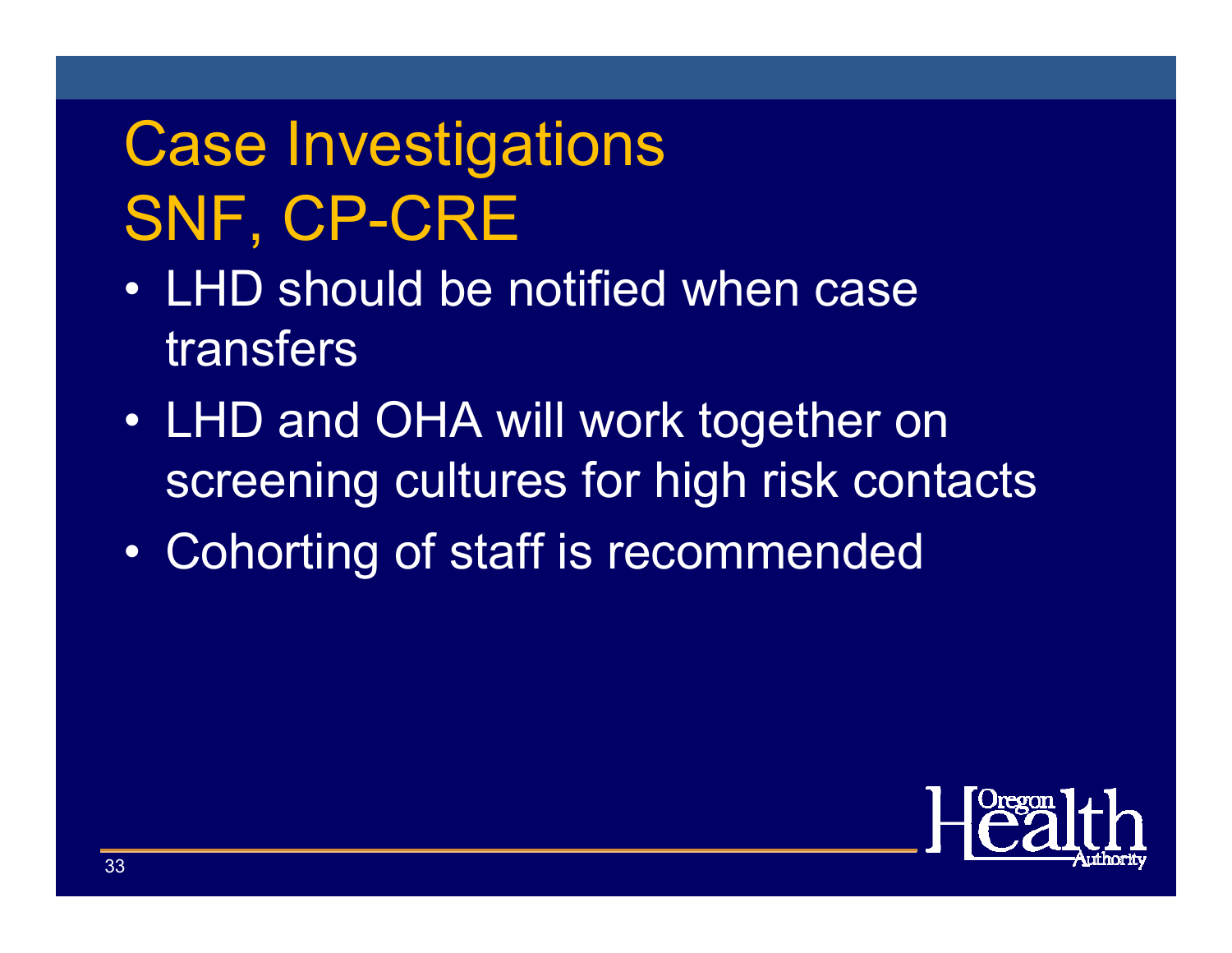#### **Summary of Recommendations for Management of SNF Residents with CRE**

| <b>Measure</b>                                                                                                                                                                                                                                | CP-CRE infection             | <b>CP-CRE colonization</b>     | Non-CP-CRE infection           | Non-CP-CRE colonization                             |
|-----------------------------------------------------------------------------------------------------------------------------------------------------------------------------------------------------------------------------------------------|------------------------------|--------------------------------|--------------------------------|-----------------------------------------------------|
| Notify receiving facility*                                                                                                                                                                                                                    | Yes                          | Yes                            | Yes                            | Yes                                                 |
| Notify county health upon transfer or death                                                                                                                                                                                                   | Yes                          | Yes                            | <b>No</b>                      | <b>No</b>                                           |
| <b>Standard Precautions</b>                                                                                                                                                                                                                   | Yes                          | <b>Yes</b>                     | Yes                            | <b>Yes</b>                                          |
| <b>Contact Precautionst</b>                                                                                                                                                                                                                   |                              |                                |                                |                                                     |
| Gown/gloves for in-room resident care                                                                                                                                                                                                         | Yes                          | <b>Yes</b>                     | Yes                            | For residents at higher risk<br>of CRE transmission |
| Door signage                                                                                                                                                                                                                                  | Yes                          | Yes                            | Yes                            | For residents at higher risk<br>of CRE transmission |
| <b>Private room</b>                                                                                                                                                                                                                           | Yes (strongly<br>encouraged) | Yes (strongly encouraged)      | Yes                            | <b>No</b>                                           |
| <b>Restricted to room</b>                                                                                                                                                                                                                     | Yes                          | $No**$                         | $No**$                         | $No**$                                              |
| <b>Enhanced environmental cleaning</b>                                                                                                                                                                                                        | Yes                          | Yes                            | Yes                            | No                                                  |
| Designated or disposable equipment                                                                                                                                                                                                            | Yes                          | Yes                            | Yes                            | <b>No</b>                                           |
| If >1 case, cohort staff if feasible                                                                                                                                                                                                          | Yes                          | Yes                            | Optional                       | Optional                                            |
| If >1 case, cohort residents if feasible                                                                                                                                                                                                      | Yes                          | Yes                            | Optional                       | Optional                                            |
| <b>Consult with OHA regarding screening cultures</b>                                                                                                                                                                                          | Yes                          | Yes                            | No                             | No                                                  |
| <b>Visitor recommendations:</b><br>Perform Hand Hygiene often, particularly<br>after leaving the resident's room.<br>Gown/gloves if contact with body fluids is<br>anticipated.<br>Gown/gloves if no contact with body fluids is anticipated. | Yes<br>Yes<br><b>No</b>      | <b>Yes</b><br>Yes<br><b>No</b> | <b>Yes</b><br>Yes<br><b>No</b> | <b>Yes</b><br>Yes<br><b>No</b>                      |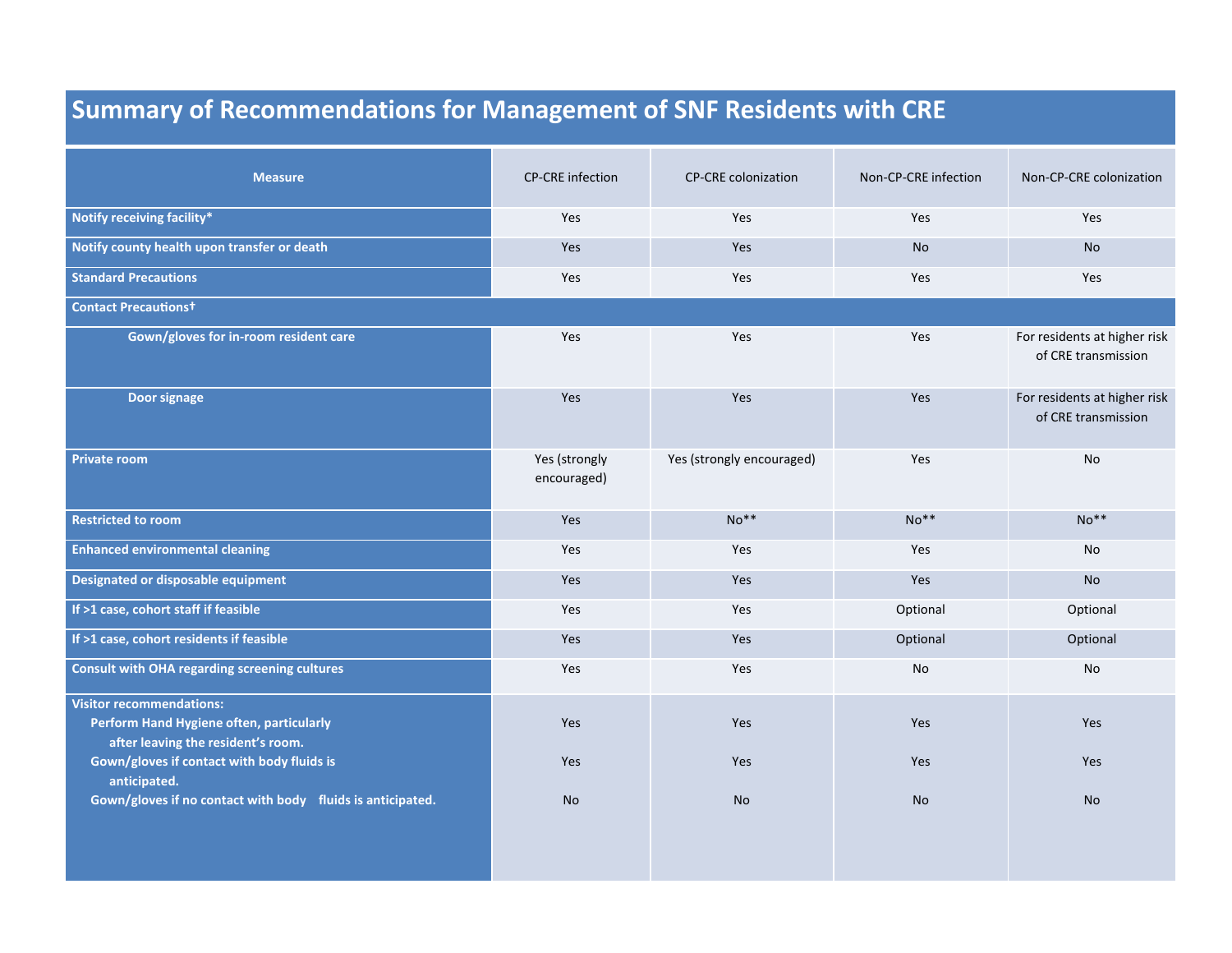#### Case Investigations Assisted Living, Adult Foster Care Facilities

- • Reinforce good hand hygiene
	- –Soap and water with soiled hands
	- Alcohol-based hand rub if not
- CRE Education



• Standard precautions – proper use of personal protective equipment (PPE) when handling body fluids

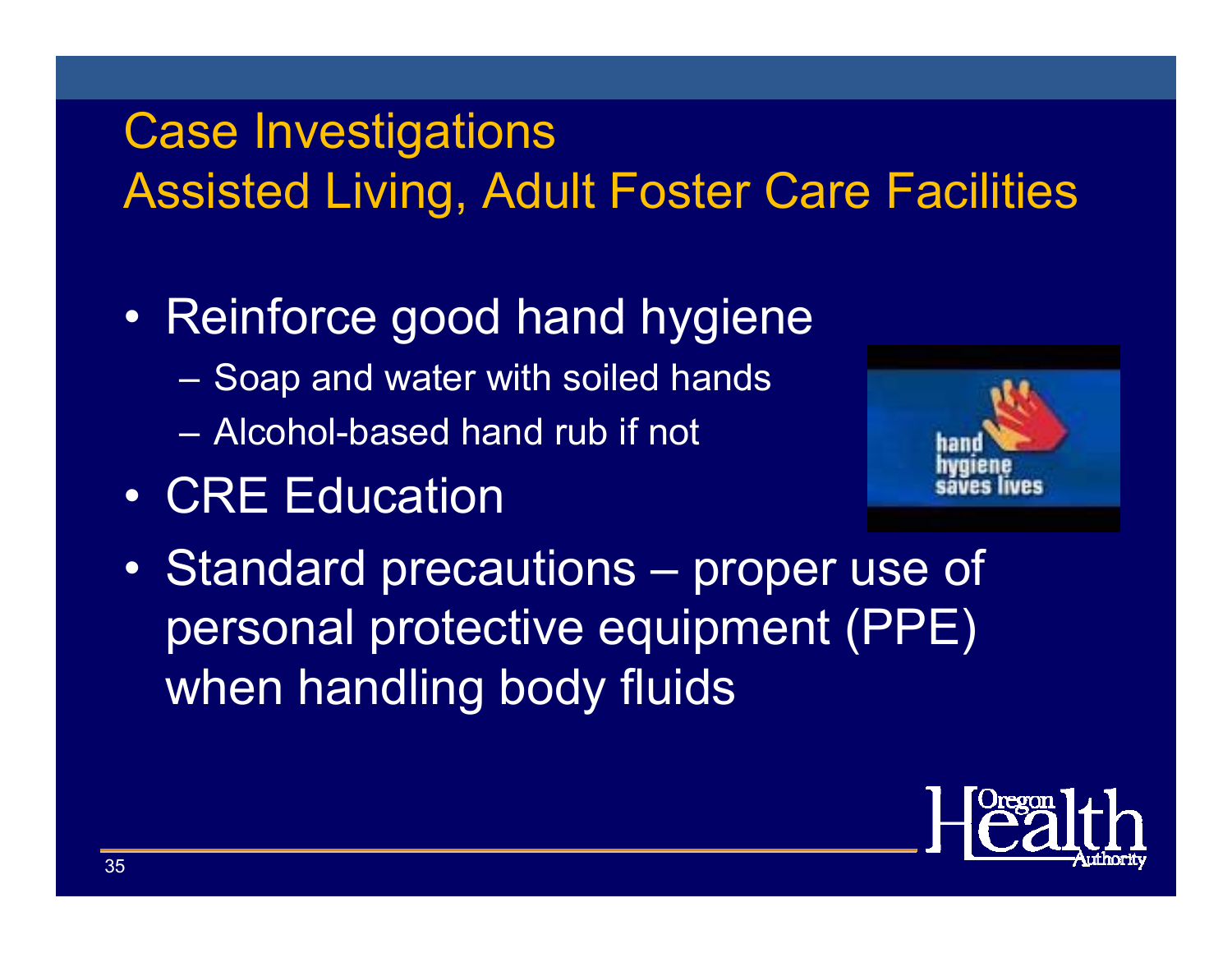# Case Investigations Living at home

- • Reinforce good hand hygiene
	- –Soap and water with soiled hands
	- Alcohol-based hand rub if not
- CRE Education
	- Include facility transfer



 $\bullet$  Standard precautions – Home care agencies should use personal protective equipment (PPE) properly when handling body fluids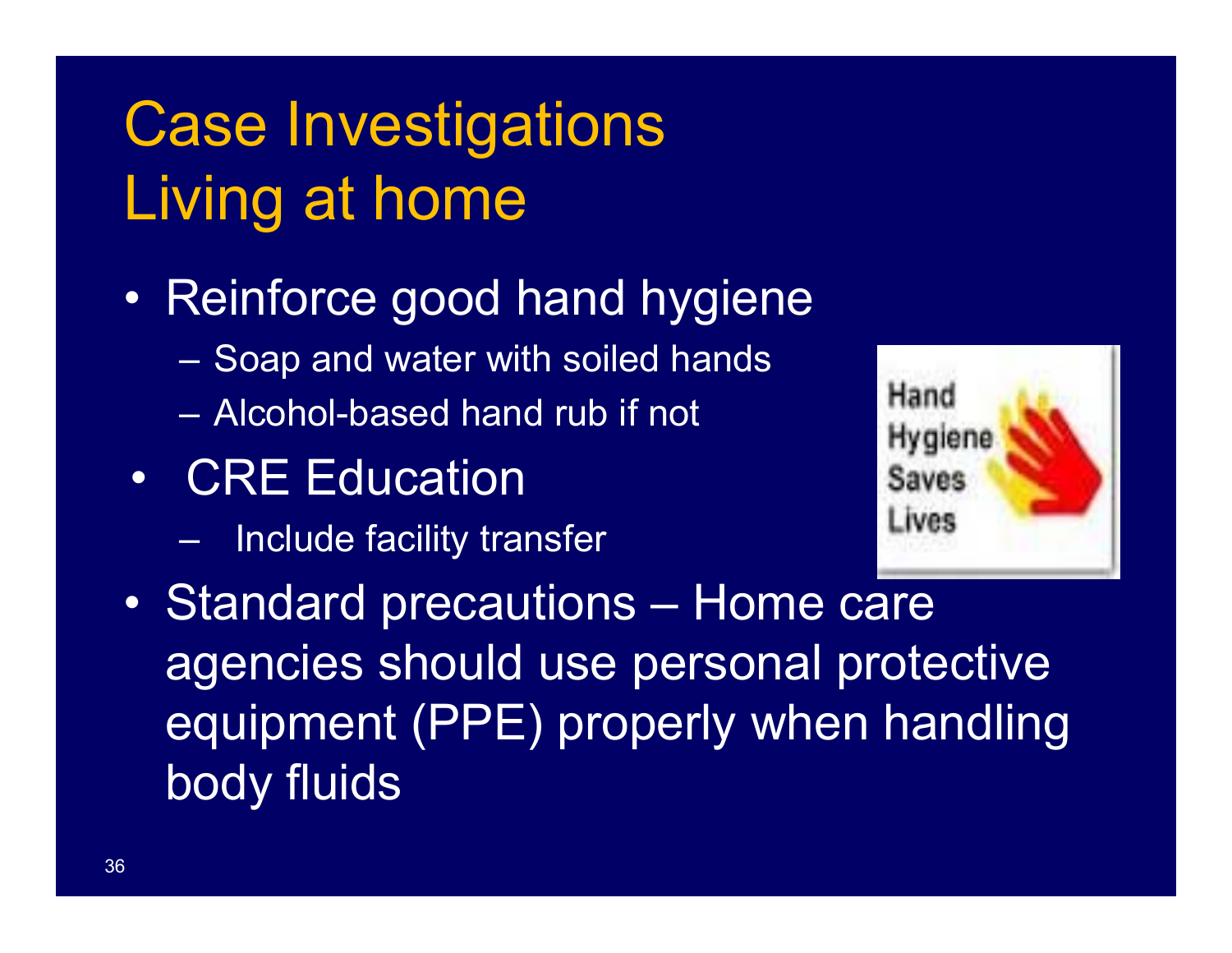# New surveillance: Carbapenemresistant Pseudomonas aeruginosa (CR-PA)

- Tri-county area around Portland
- Case definition: CR-PA isolated from sterile site, urine, lower respiratory or wound (30 day time period)
- $\bullet$  MIC criteria: doripenem, imipenem or meropenem ≥ 8

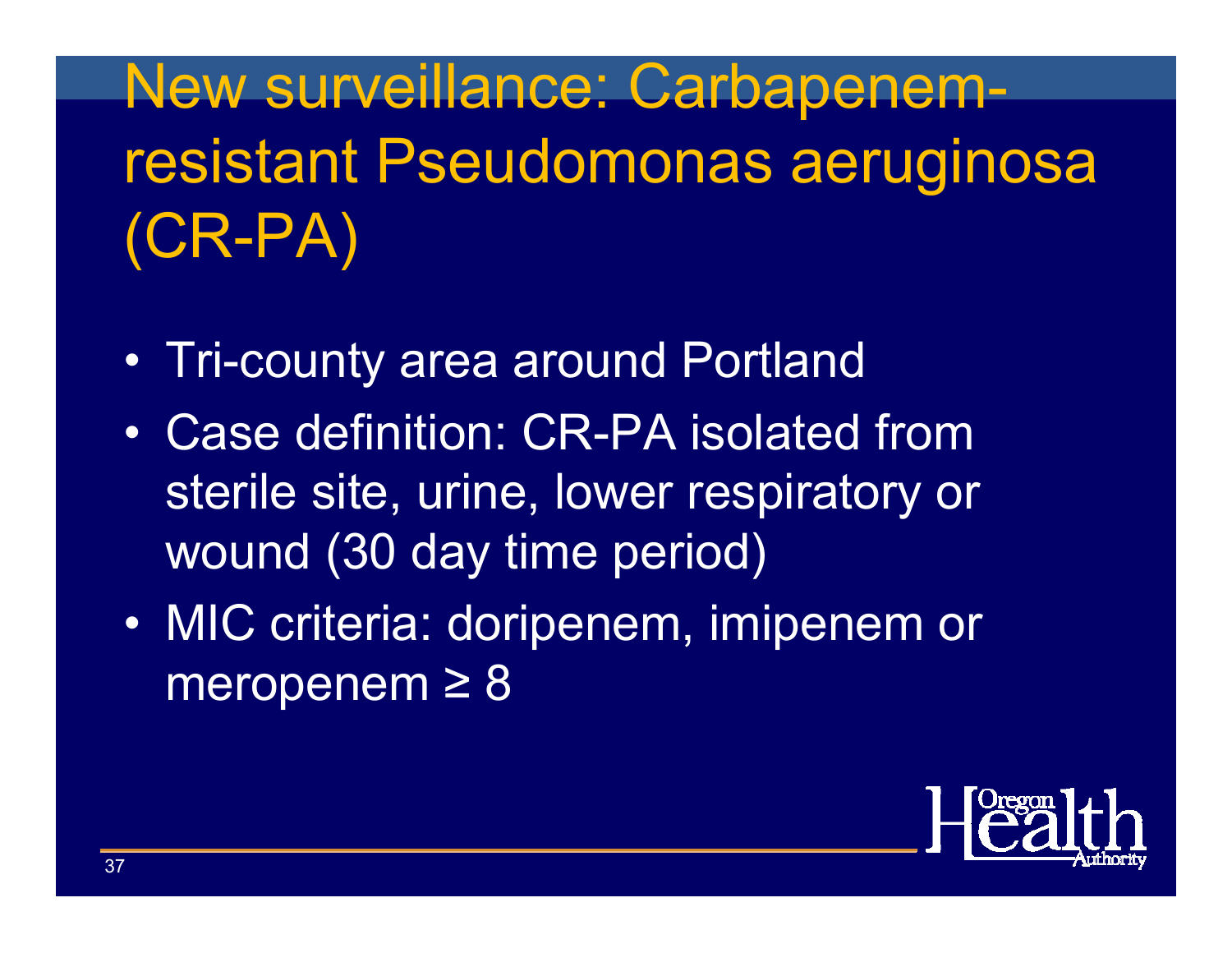# CR-PA Surveillance continued

#### Objectives:

- Evaluate incidence of CR-PA
- Understand epidemiologic characteristics and risk factors
- Describe resistance mechanisms

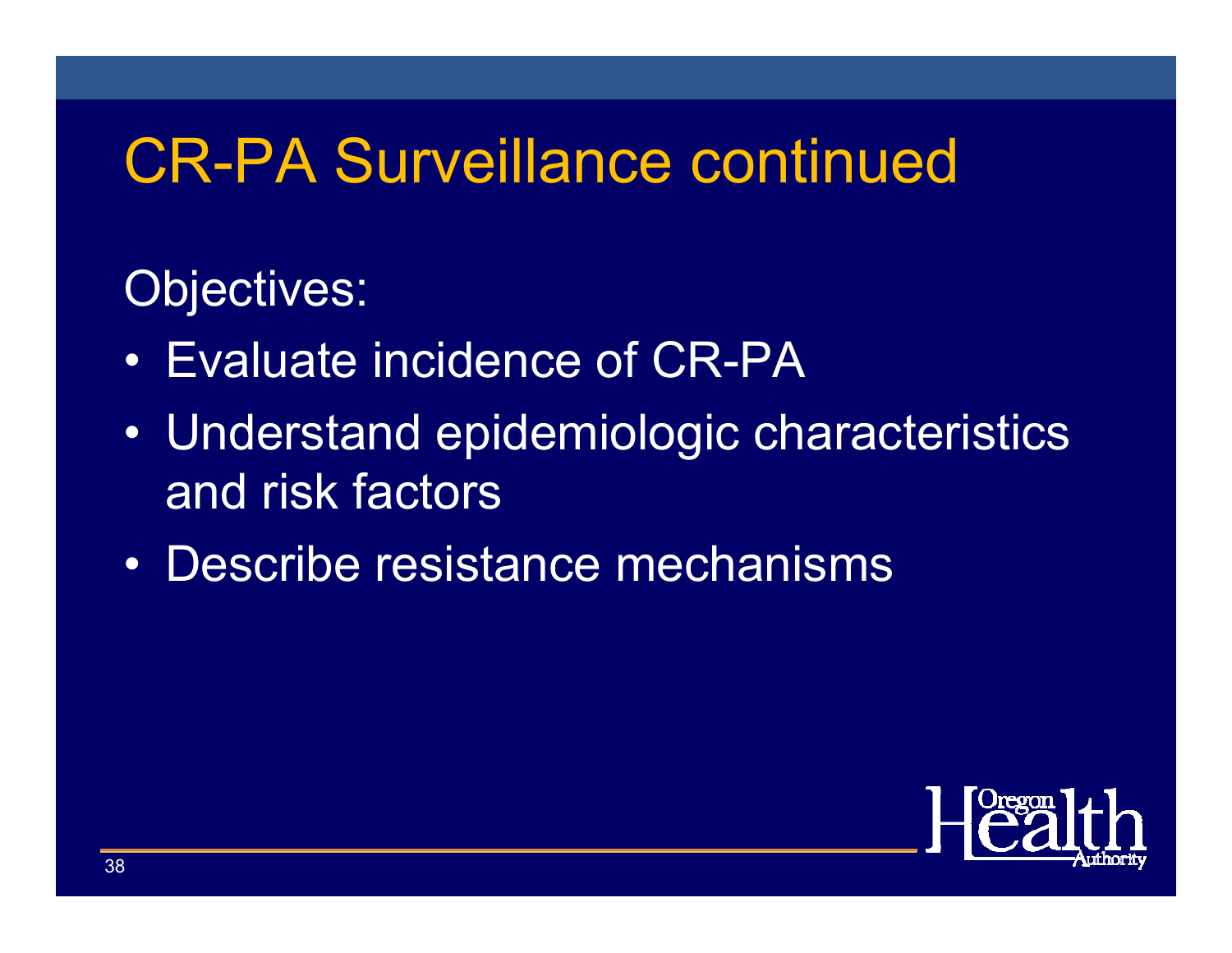# CR-PA Surveillance continued

- Isolate collection starts November, 2016
	- –No isolates from cystic fibrosis patients
	- –60 isolates/year from each site
- $\bullet$  CDC Testing
	- MALDI-TOF
	- Susceptibilities by broth microdilution
	- Screen for carbapenemases: Rosco Disk and Carba NP
	- PCR for KPC, NDM, VIM, IMP
	- Whole genome sequencing